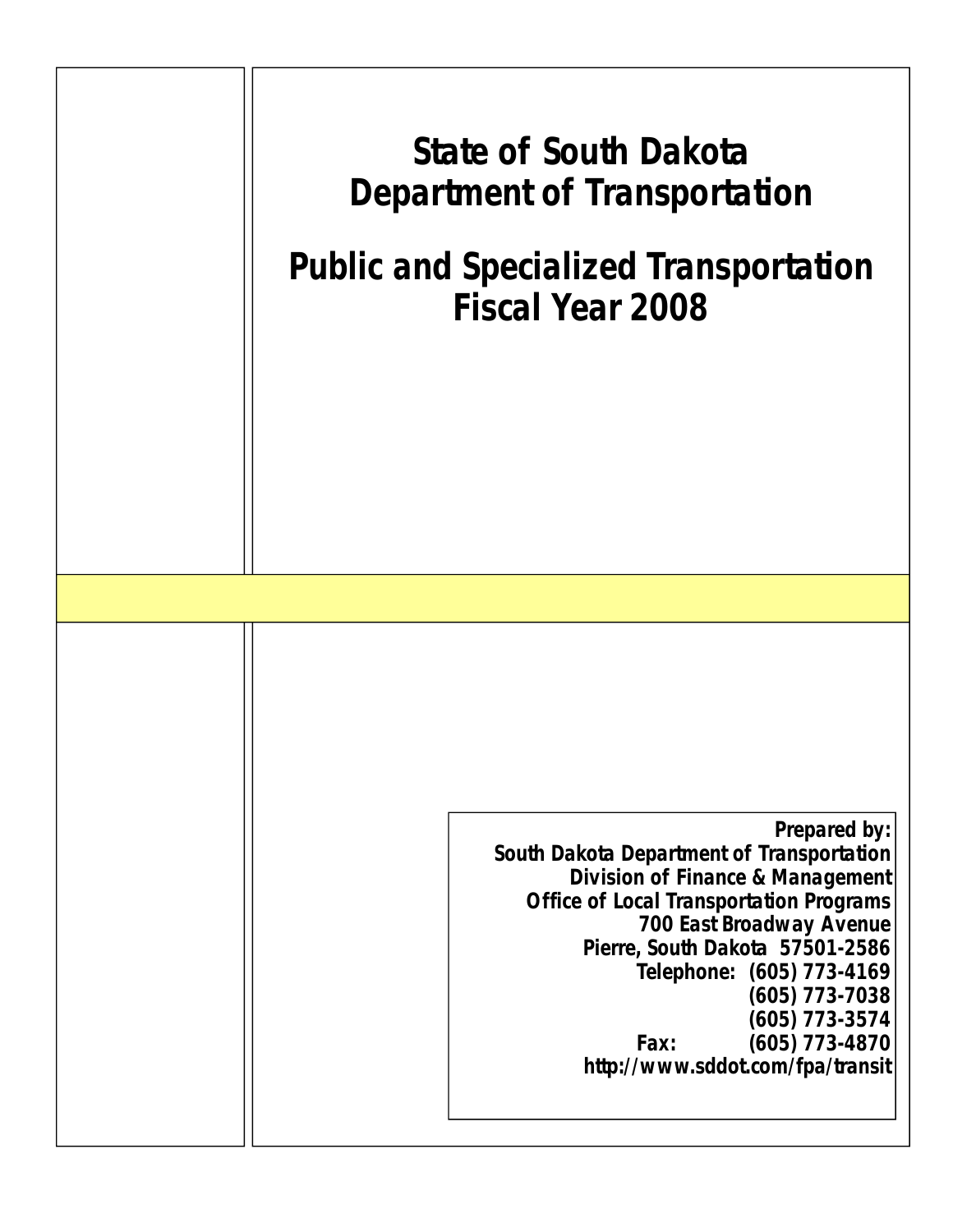## **Introduction**

**Welcome to the South Dakota Department of Transportation's Public and Special Transportation statistical report for Fiscal Year 2008. This report is published annually and condenses the fiscal year administration and operational records for the 21 rural public transit systems in South Dakota. The report is published largely to provide information about the performance of the public transit programs for the fiscal year. The report is distributed and available to state** 

**and local officials, support agencies, boards of directors, and the general public.** 

## **Please send any questions or comments to:**

**Melissa Hull or Jackie Mattheis South Dakota Department of Transportation Division of Finance & Management Office of Local Transportation Programs 700 East Broadway Avenue Pierre, South Dakota 57501-2586 Melissa.Hull@state.sd.us—605/773-7038 Jackie.Mattheis@state.sd.us—605/773-4169** 

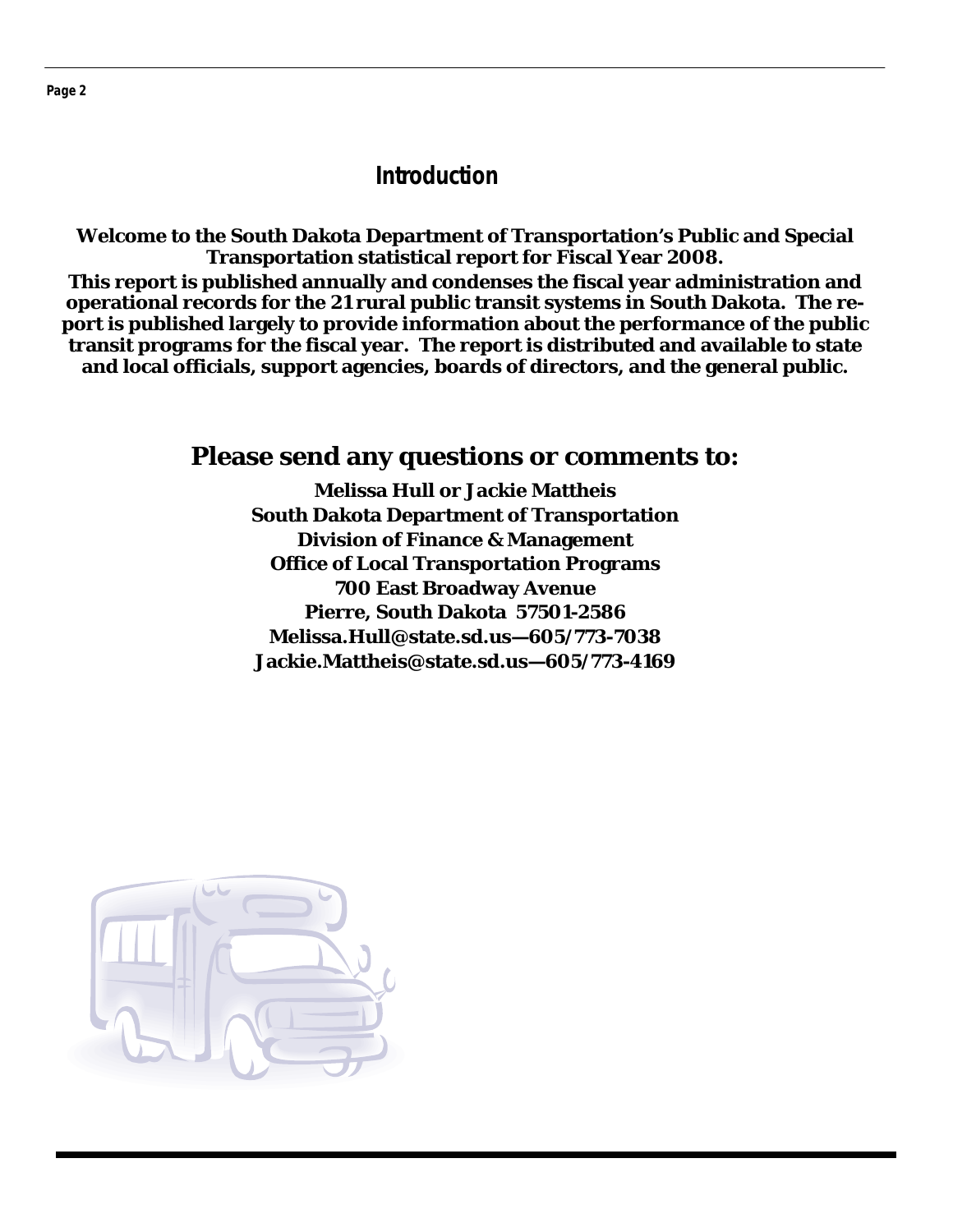#### **Page 3**

## **Table of Contents**

| Introduction             |                                                                       | $\boldsymbol{2}$ |
|--------------------------|-----------------------------------------------------------------------|------------------|
| <b>Executive Summary</b> |                                                                       | $4-5$            |
|                          | <b>Total Passenger and Trip Characteristics</b>                       | 6                |
| <b>Chapter 1</b>         | <b>Fiscal Year 2008 Specialized Transportation Statistics</b>         | 7                |
| <b>Chapter 2</b>         | Fiscal Year 2008 Section 5311-Administration and Operating Statistics | 8                |
|                          | Rural Public Transit Systems Funding Breakdown                        | 9                |
|                          | <b>Rural Public Transportation System Data</b>                        | $10 - 30$        |
| <b>Chapter 3</b>         | Other Fiscal Year 2008 Transit Program Statistics                     | 31               |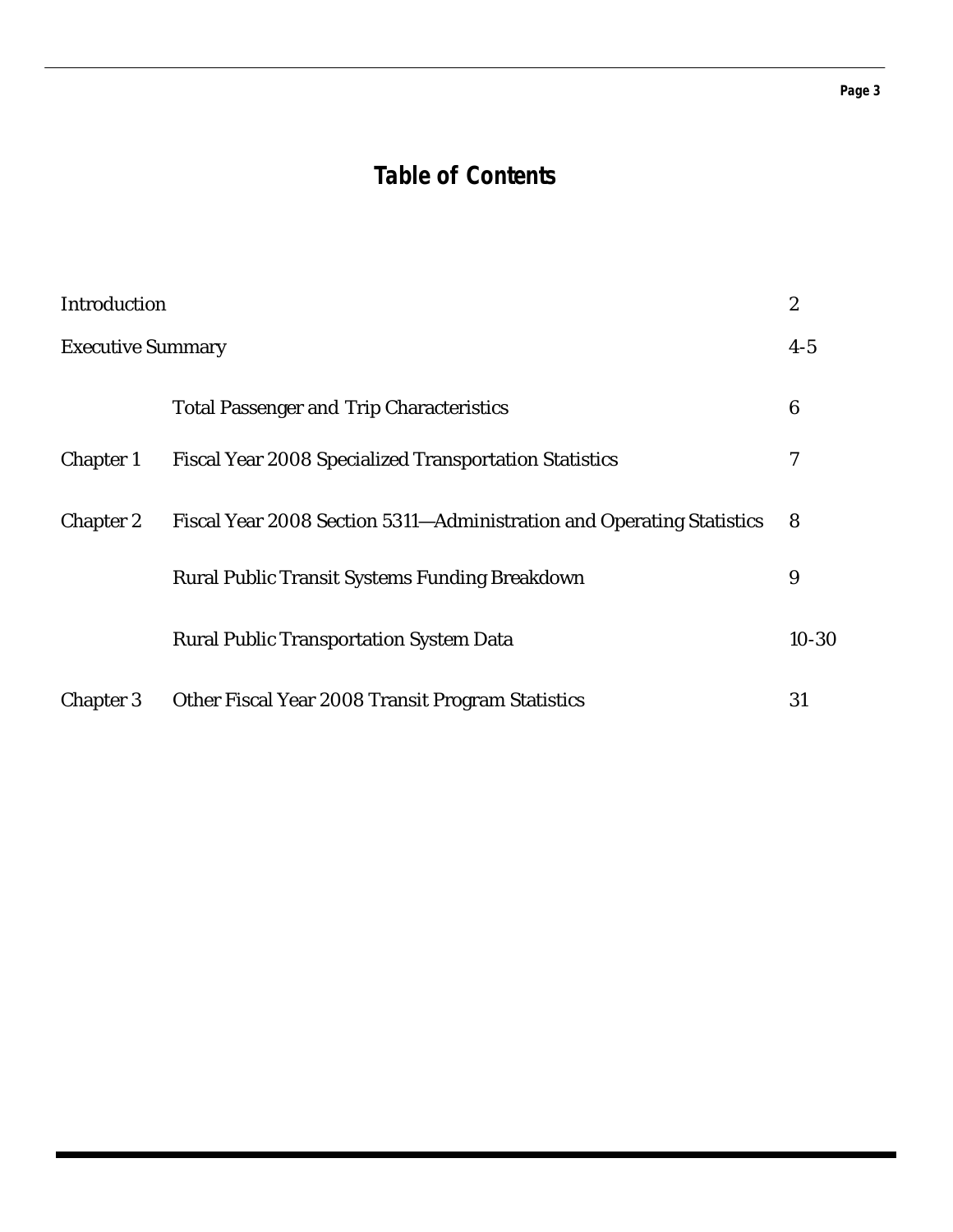- Approximately 48 organizations are currently providing some form of transit services covering approximately 70 percent of the geographic area within South Dakota. These transit organizations assist elderly citizens, citizens with disabilities, school age children, the general public and low income citizens gain access to needed medical, nutrition, education, employment, social and commercial services, particularly in the rural areas of South Dakota.
- Transit providers range in size from those which provide daily fixed route/fixed schedule services, to senior citizen centers in rural small towns which provide demand-response services with schedules and destinations determined on a day-to-day basis.
- The South Dakota Department of Transportation, Division of Finance & Management, Office of Local Transportation Programs, administers several programs through the United States Federal Transit Administration (FTA) which support public and specialized transportation service providers in South Dakota. These programs include:
- **Section 5303** provides urban transit planning assistance program funds and transit planning activities in the metropolitan areas of South Dakota including Sioux Falls, Rapid City, and North Sioux City.
- **Section 5304** provides statewide rural planning and research. At the state's discretion, the funds may be used for statewide planning, technical assistance, planning support, research and development for nonurbanized areas.
- **Section 5309** provides capital assistance for new and replacement buses and related equipment and facilities to public bodies and agencies including transit authorities, state and local public bodies and other political subdivisions of states, certain public corporations, boards and commissions established under state law.
- **Section 5310** provides capital grants to private nonprofit organizations to assist them in providing transportation services for elderly persons and/or persons with disabilities.
- Section 5310 declares a national policy that elderly persons and persons with disabilities have the same right as other persons to utilize mass transportation services and facilities; that special efforts shall be made in the planning and design of mass transportation facilities and services to assure their availability to elderly persons and persons with disabilities; and that all Federal programs offering assistance in the field of mass transportation should contain provisions implementing this policy.
- The goal of the Section 5310 program is to provide assistance in meeting the transportation needs of elderly persons and persons with disabilities where public transportation services are unavailable, insufficient, or inappropriate. The Section 5310 program is designed to supplement FTA's other capital assistance programs by funding transportation projects for elderly persons and persons with disabilities in all areas: urbanized, small urban, and rural. Although grant recipients are private nonprofit organizations usually with specific clientele; transportation services funded under this program may be open to other riders once the immediate transportation needs of the grant recipient's organization are satisfied.
- **Section 5311** provides capital, administration, and operating grants for public transportation service projects in non-urbanized areas (less than 50,000 population).
- Section 5311 funds are available for capital, operating and project administration costs for rural public transportation projects in areas other than urbanized areas (50,000 population). Public transportation is defined to mean mass transportation by bus, rail, or other conveyance, either publicly or privately owned, which provides service to the general public on a regular and con-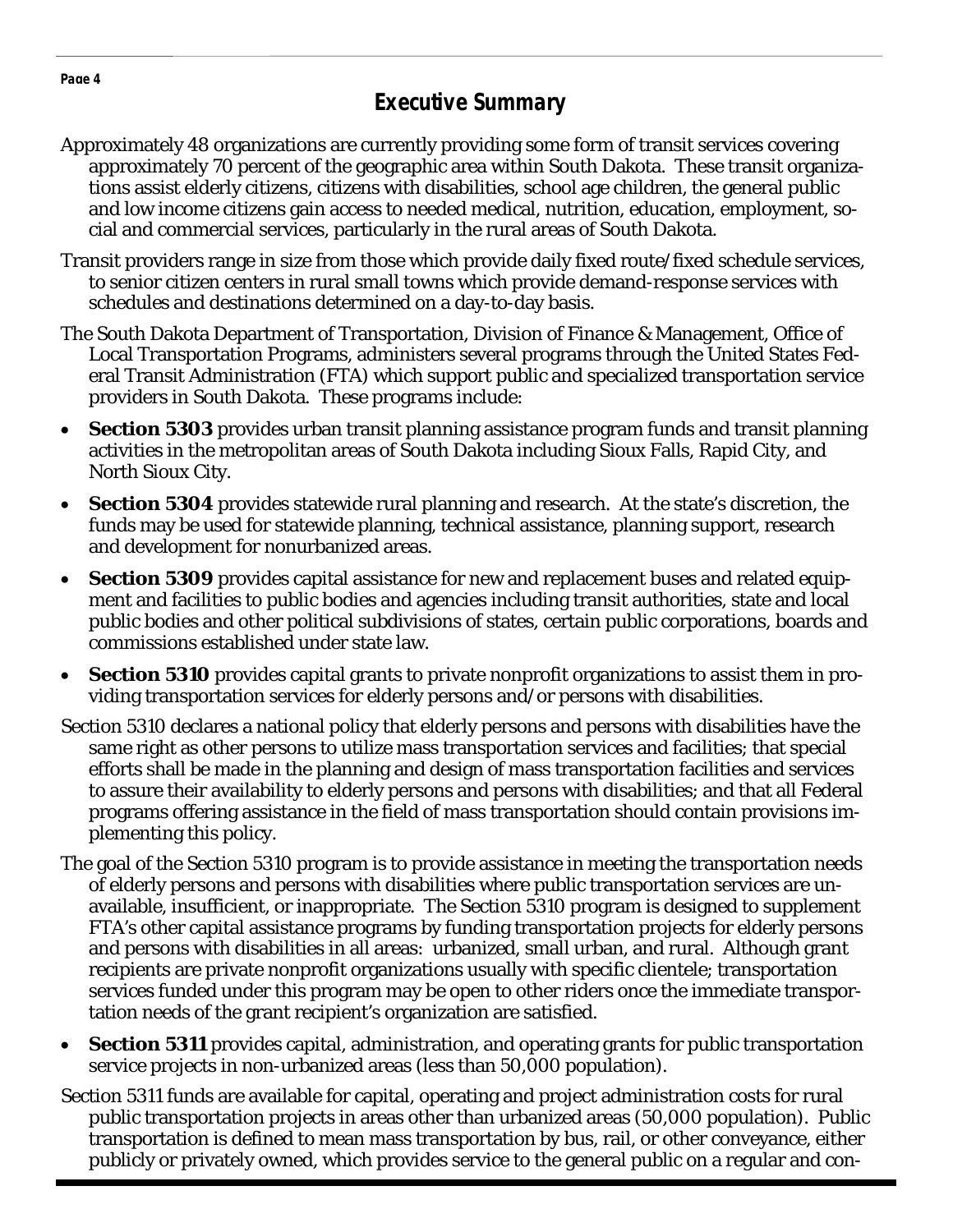tinuing basis. Public transportation services funded by Section 5311 may be designed to maximize usage by transportation-disadvantaged persons, provided that the general public is offered an equal opportunity to utilize the transportation services.

Capital expenses under Sections 5309 and 5311 programs include the acquisition, construction, and improvement of public transportation facilities and equipment needed for an efficient and coordinated public transportation system.

- **Section 5311(b)(3)** Rural Technical Assistance (RTAP) provides funds to support the training and technical assistance needs of rural transit operators and drivers.
- **Section 5316** (JARC or Job Access/Reverse Commute) Job Access grants are for the development of new transportation services for low income workers and/or closing gaps in existing service; Reverse Commute projects are meant to provide transportation to suburban jobs from other suburban, urban and rural locations but not necessarily just for low income households. Subgrantees are required to provide a 50% match for operating expenses and a 20% match for capital expenses.
- **Section 5317** (New Freedom Program) formula grants aim to provide additional tools to overcome barriers facing citizens with disabilities seeking to integrate into the workforce and fully participate in society. Lack of adequate transportation is a principal barrier to employment for citizens with disabilities. This program seeks to expand transportation mobility options available to persons with disabilities beyond the requirements of the Americans with Disabilities Act of 1990. Subgrantees are required to provide a 50% match for operating expense. New Freedom funds are not eligible for capital purchases.
- The Office of Local Transportation Programs provides state dollars from the South Dakota Public and Specialized Transportation Assistance Fund to help meet the local matching fund requirements of Federal transit program grantees.
- The Office of Local Transportation Programs and the South Dakota Department of Social Services, Division of Adult Services and Aging work in close coordination in matters pertaining to transportation services for people who are elderly or have disabilities. Each year, the Division of Adult Services and Aging provides funds which are dispersed through our office to offset transportation costs for some agencies. Transportation is considered a supportive function eligible through Title III-B. These funds are referred to as Title III-B funds throughout this book.
- During Fiscal Year 2008, 394 vehicles funded by FTA Section 5309, FTA Section 5310, and FTA Section 5311, including a few non-FTA funded vehicles receiving FTA Section 5311 operating funds, provided rural public and special transportation services in South Dakota. These 394 vehicles traveled 4,589,600 miles and carried 1,823,905 passengers during Fiscal Year 2008.
- The transit systems operating in Sioux Falls and Rapid City receive FTA Section 5307 urban transit capital and operating funds directly from FTA. During Calendar Year 2008, Sioux Falls and Rapid City public transit vehicles traveled 1,775,250 miles and carried 1,366,224 passengers.
- The Deadwood Trolley System provided 206,268 rides and traveled 138,000 miles during Fiscal Year 2008.
- Public and special transportation service providers are a key element in the successful implementation of numerous state policy objectives. Among those is the effort to keep elderly citizens and citizens with disabilities in their own homes and communities—in an independent living status, instead of forcing them into the more costly nursing home environment or requiring them to migrate to large urban areas for needed services.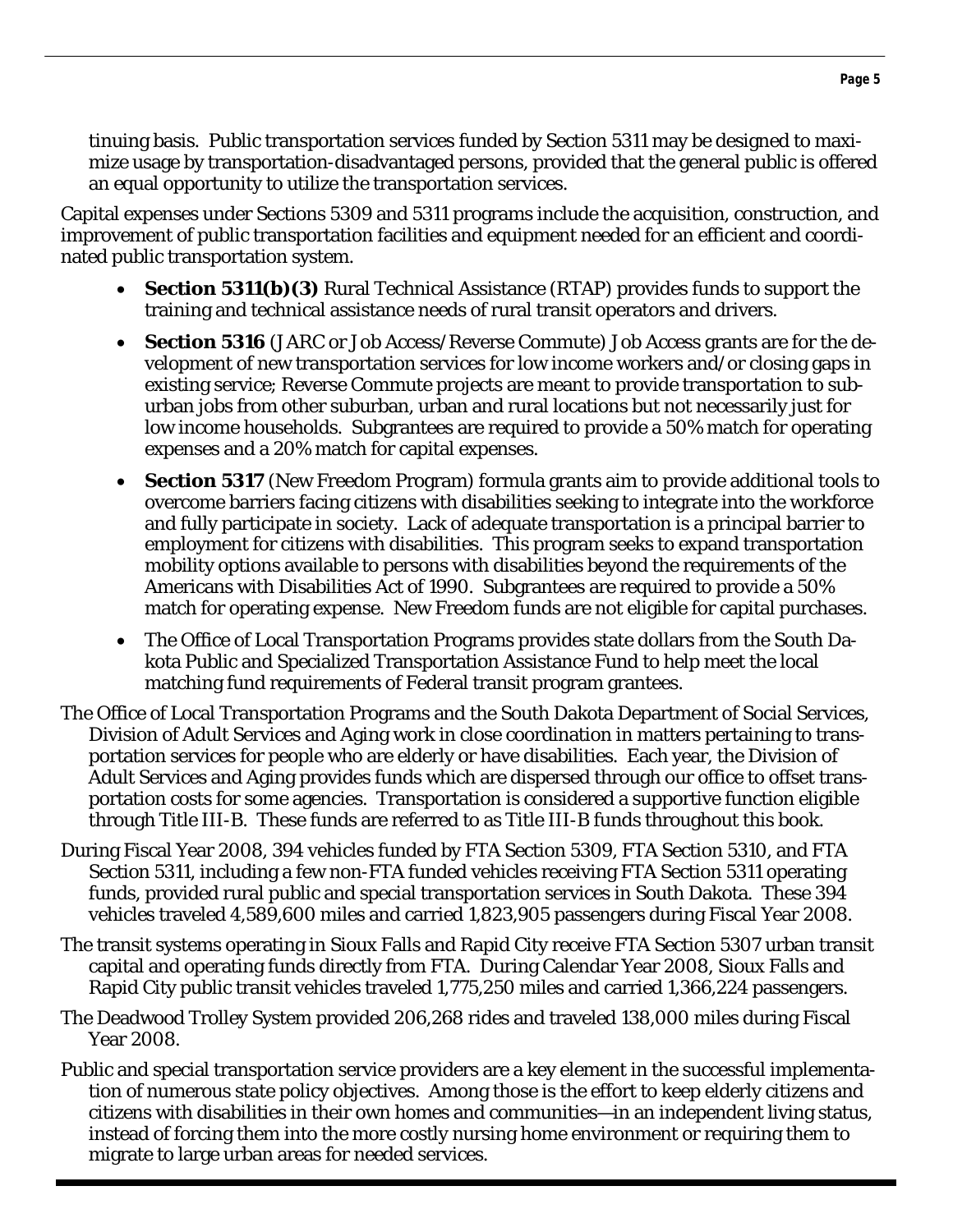## **Rural Public and Specialized Transportation Passenger and Trip Characteristics FY 2008**



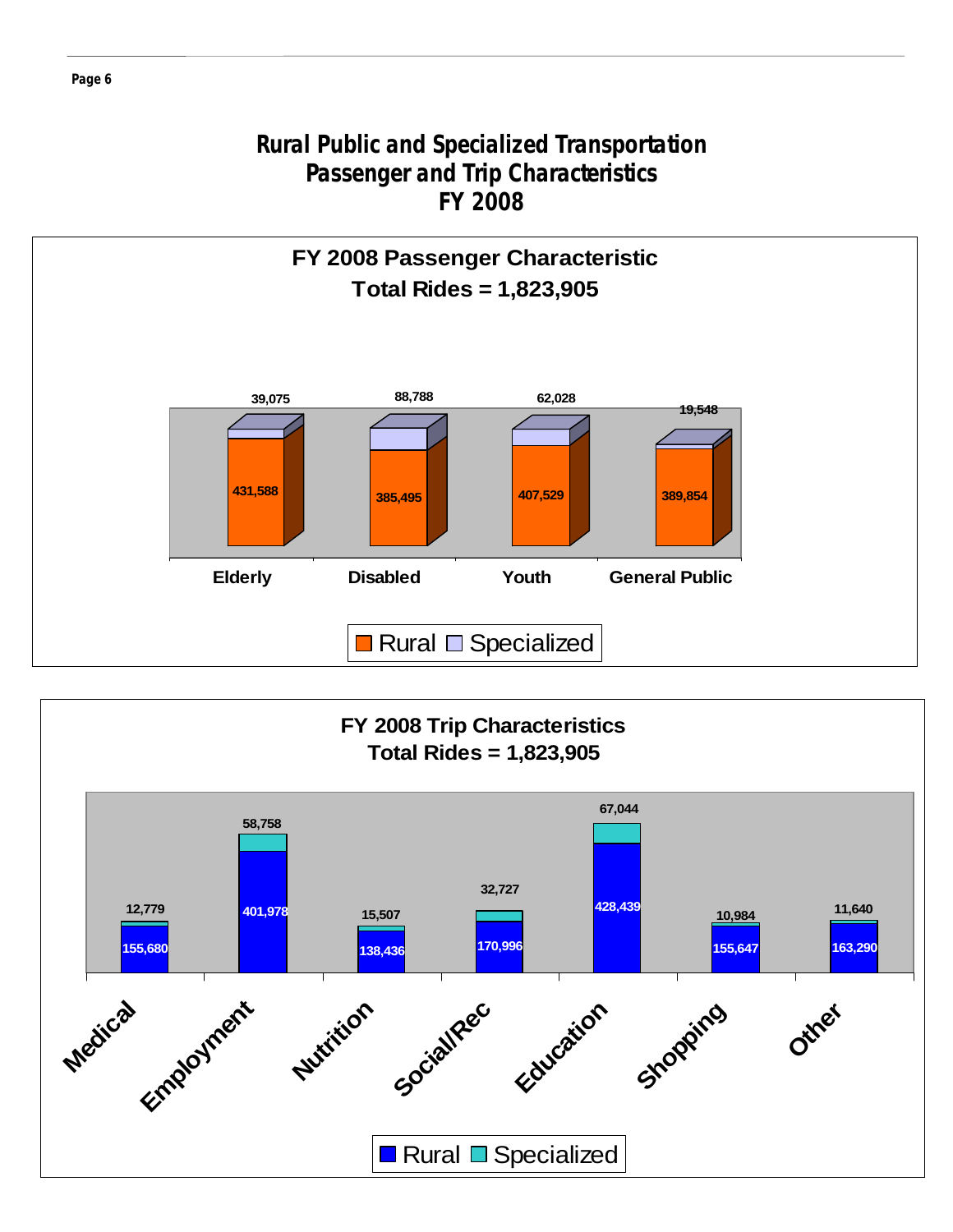**Chapter 1 Fiscal Year 2008 Specialized Transportation Statistics** 

During Fiscal Year 2008, 72 vehicles operating in South Dakota providing specialized transportation were funded under FTA Section 5309 and FTA Section 5310 programs.

These 72 vehicles traveled 567,194 miles and carried 209,439 passengers.

This graph indicates that citizens with disabilities were the major users of specialized transportation services in South Dakota during Fiscal Year 2008.

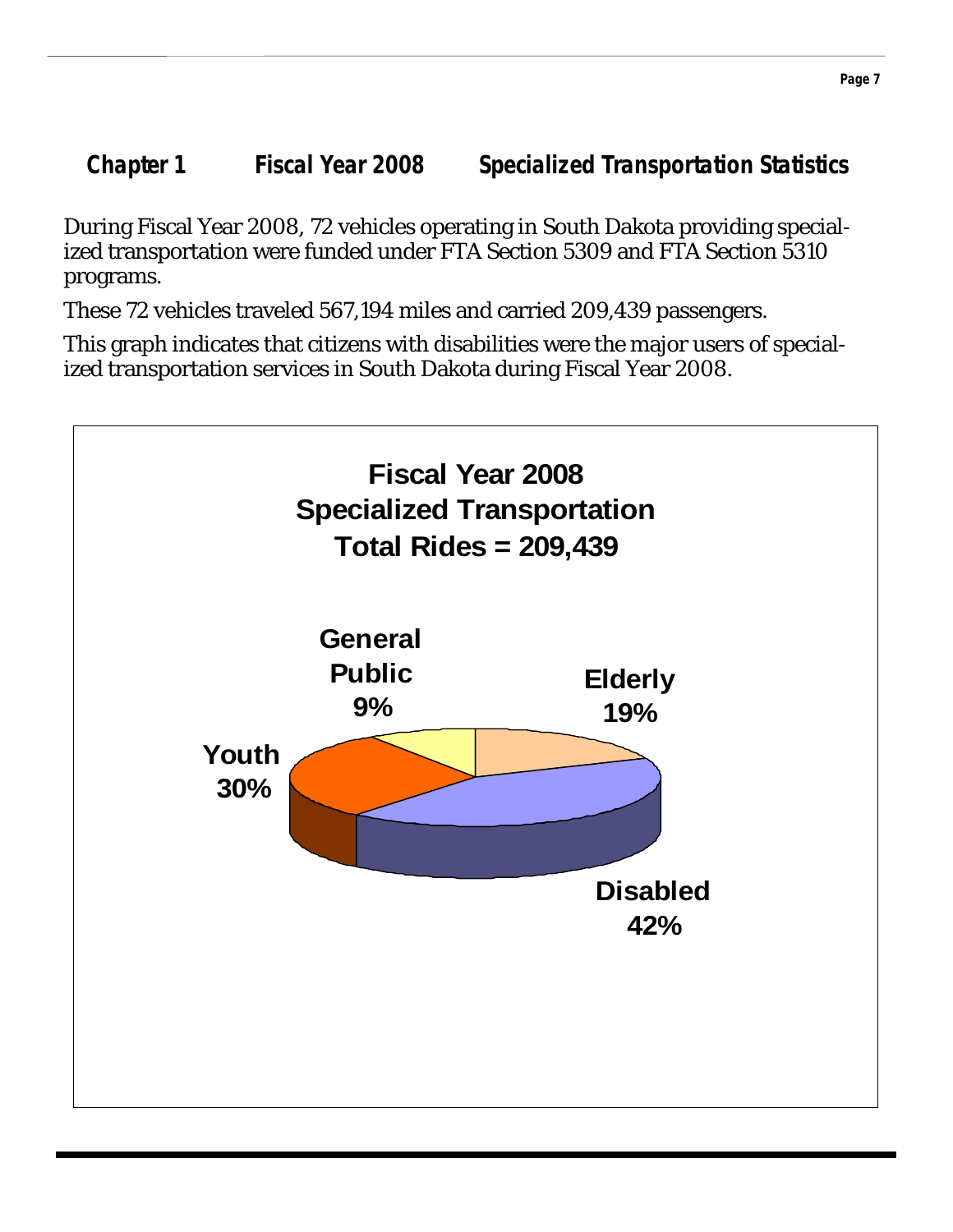## **Chapter 2 Fiscal Year 2008 Administration and Operating Statistics**

The goals of Section 5311 program are to:

 $\bullet$  Enhance the access of people in non-urbanized areas

to health care, shopping, education, employment, public service, and recreation

- ♦ Assist in the maintenance, development, improvement, and use of public transportation systems in rural and small urban areas.
- Encourage and make possible the most efficient use of federal funds used to provide passenger transportation in non-urbanized areas through the coordination of programs and services.

The Section 5311 program treats project administration expenses as a separate cost category from capital and operating expenses. Administration expenses are considered "non-operating", and are funded at 82.82% Federal share.

Operating expenses are considered those costs directly related to system operation. Net operating expenses are those that remain after operating revenues are subtracted from eligible operating expenses. Operating expenses are funded at 51.76% Federal share of the net operating expenses.

Local funds for the 21 rural public transit agencies represent over \$3.62 million or 40.53% of total funds to keep the rural public transits operating.

During Fiscal Year 2008, 21 organizations provided rural public demand-response transportation services in South Dakota. These organizations operated 322 vehicles and contracted with one taxi cab company for a total expenditure of \$8,942,228.69. These vehicles traveled 4,022,406 miles and carried 1,614,466 passengers.



**Page 8**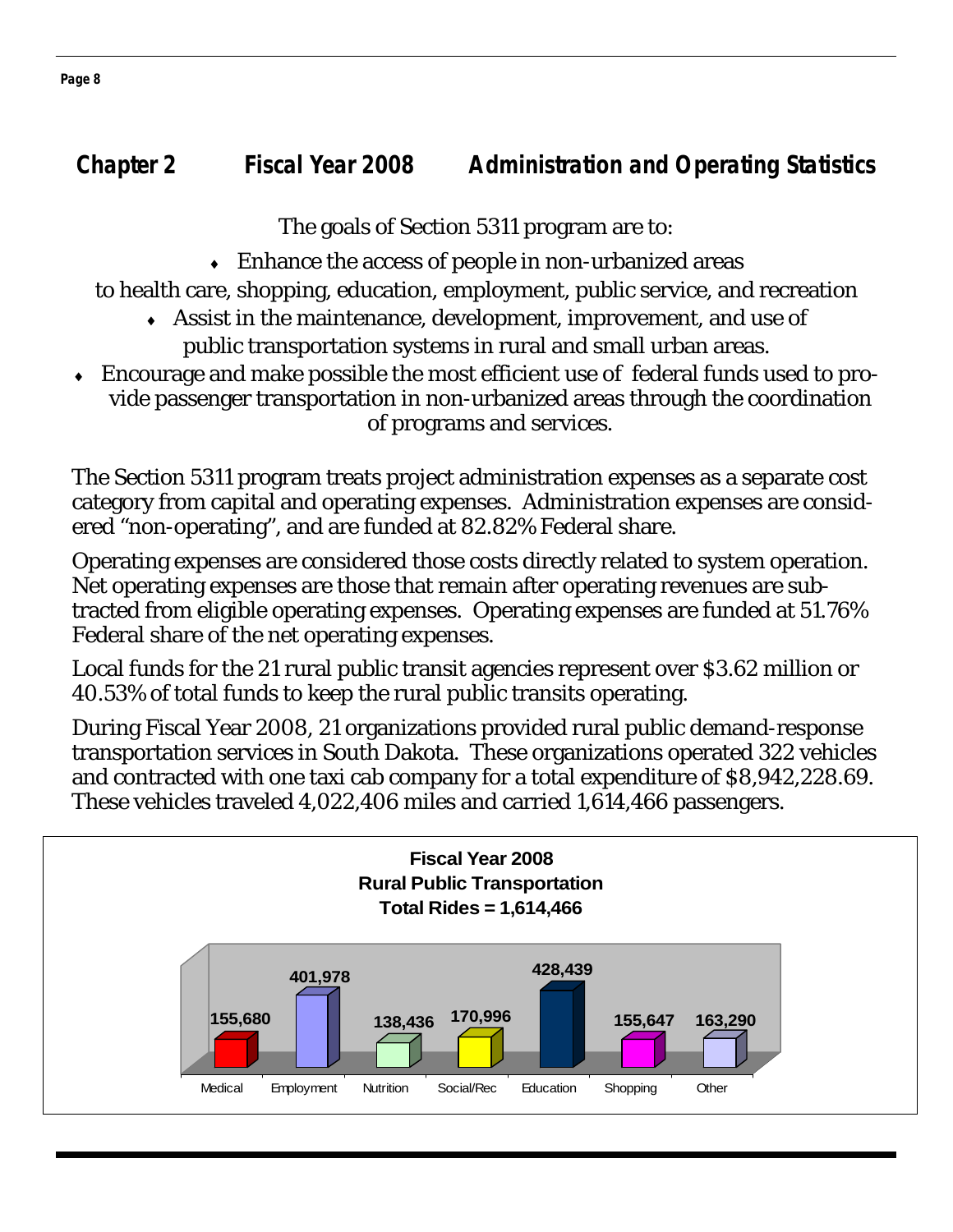# **Funding Sources of Rural Public Transit Systems Fiscal Year 2008**

**Section 5311 Funds = \$4,335,877.20** 

## **Local Funds = \$3,624,328.52**

**State Funds = \$696,212.00** 

**Title III-B Funds = \$285,810.97**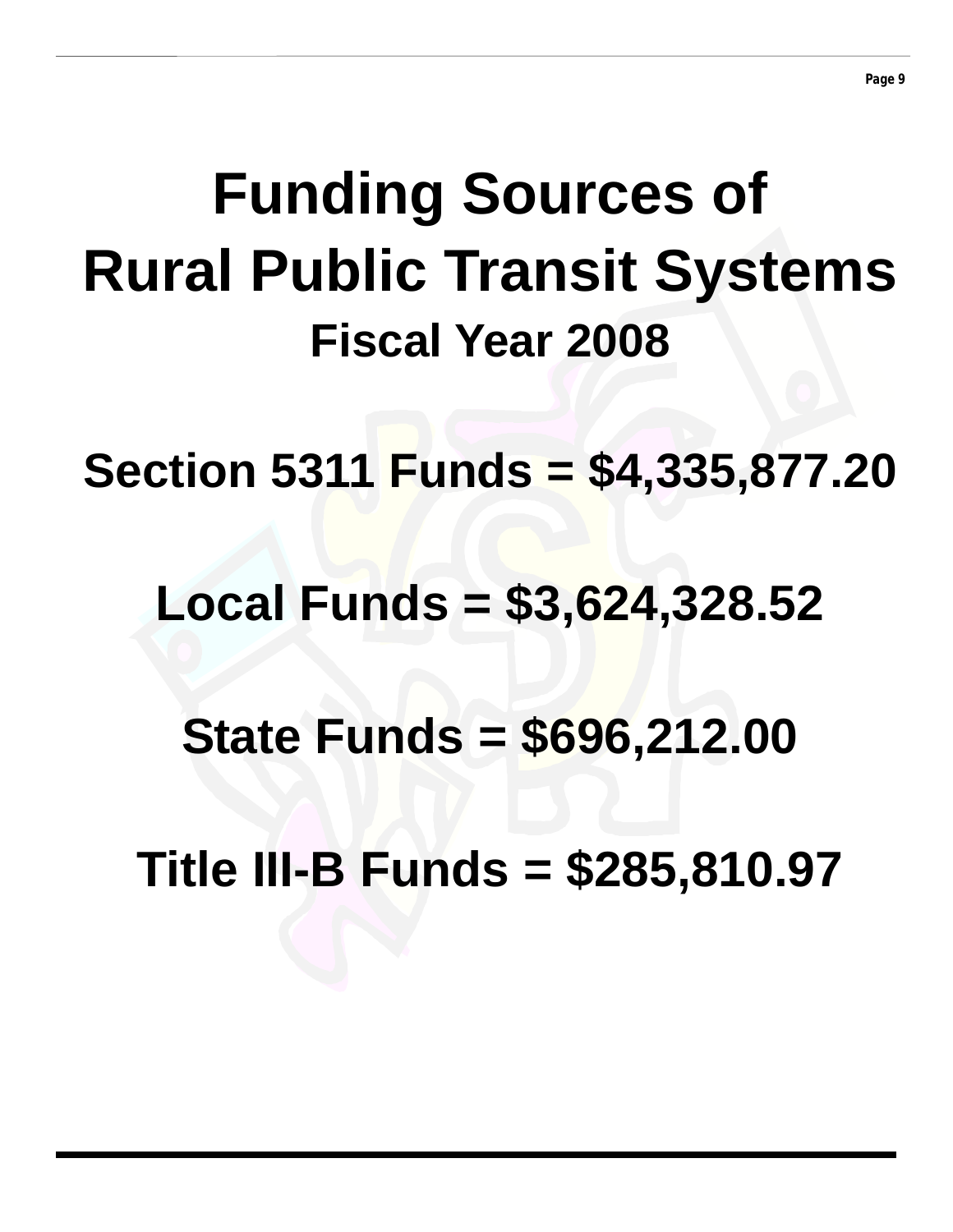#### Aberdeen Ride Line – Aberdeen, South Dakota

Director: Diana Daly

Aberdeen Ride Line serves Aberdeen and Brown County. Service is provided as requested in the county and smaller communities. Service is Monday through Friday, 7am to 7pm. Aberdeen Ride Line is a ticket agent and feeder service for the inter-city bus service Jefferson Lines. All totals include transit programs for Aberdeen and Groton. Aberdeen Ride Line has 41 vehicles in operation. This includes vehicles that are not operated with any federal or state funds granted to Aberdeen Ride Line.

#### **Total Ridership and Miles Driven:**

|                                  |         | <b>Ride Type:</b>  |         |
|----------------------------------|---------|--------------------|---------|
| <b>Total Miles Driven:</b>       | 319,438 | Medical:           | 15,205  |
|                                  |         | Employment:        | 25,922  |
| <b>Ridership Characteristic:</b> |         | Nutrition:         | 813     |
| Elderly:                         | 20,679  | Social/Recreation: | 6,732   |
| Disabled:                        | 53,419  | Education:         | 54,562  |
| Youth:                           | 24,097  | Shopping:          | 6,729   |
| <b>General Public:</b>           | 15,941  | Other:             | 4,173   |
| Total:                           | 114,136 | Total:             | 114,136 |

#### **Funding and Expenditures:**

| Section 5311 Funds:                         | \$192,600.72 | Total Administration Costs*: \$109,385.25 |              |
|---------------------------------------------|--------------|-------------------------------------------|--------------|
| Title III-B Funds:                          | \$16,117.00  | <b>Total Operating Costs:</b>             | \$368,661.99 |
| State Funds:                                | \$56,388.00  | <b>Total Expenditures:</b>                | \$478,047.24 |
| Total State and Federal Funds: \$265,105.72 |              | *Includes vehicle insurance costs.        |              |
| Local Funds**:                              | \$212,941.52 | <b>Insurance Cost:</b>                    | \$7,125.50   |
| <b>Total Funding:</b>                       | \$478,047.24 |                                           |              |

## **\*\*Local Funds represent 44.54% of Total Funds. Rider Fares and Bus Donations = \$57,894.85**

| Total Cost per Ride:        | \$4.19 | State and Federal Cost per Ride: \$2.33 |
|-----------------------------|--------|-----------------------------------------|
| <b>Total Cost per Mile:</b> | \$1.50 | State and Federal Cost per Mile: \$0.83 |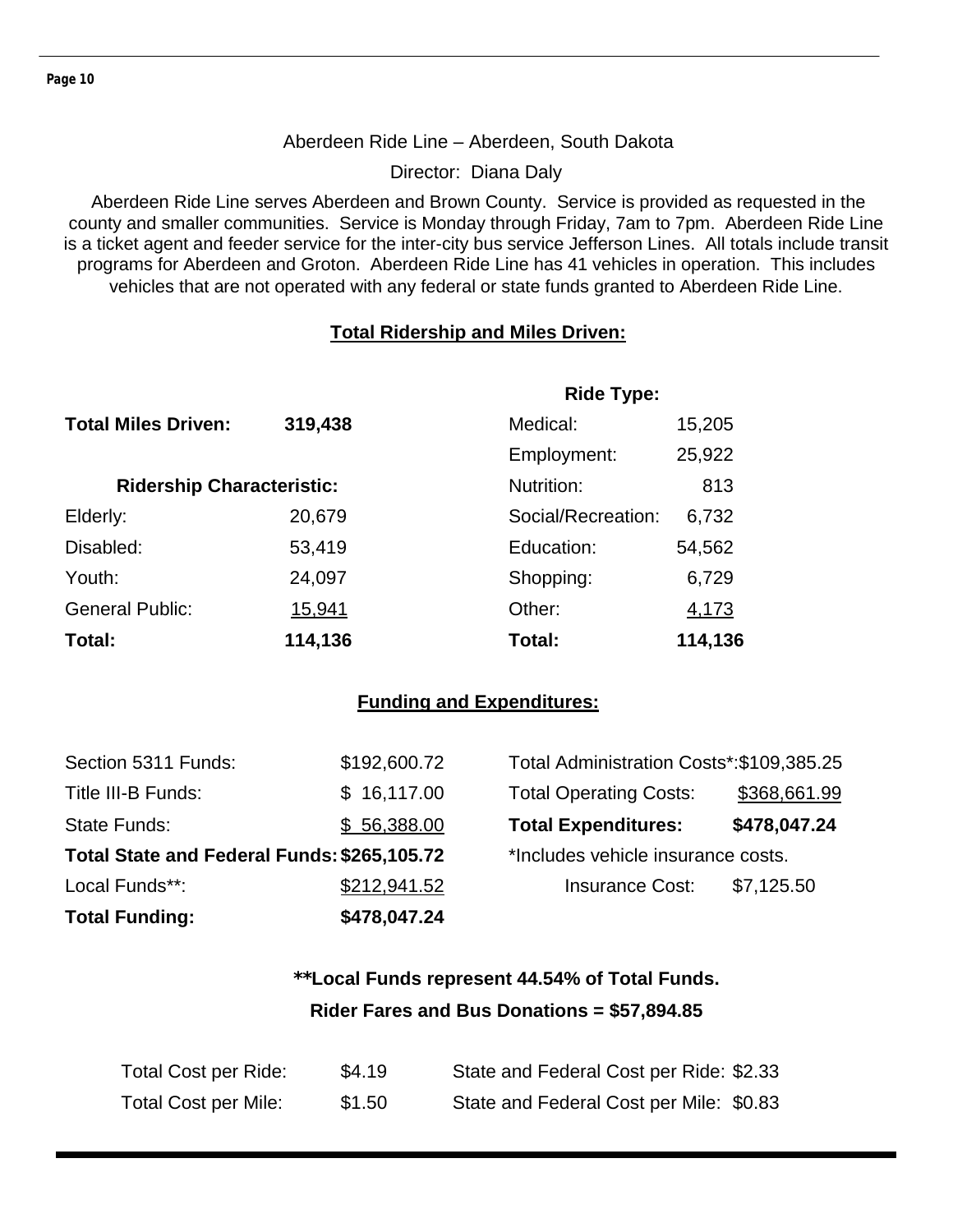#### Arrow Transit - Lemmon, South Dakota

Director: Christina Block

Arrow Transit serves Bison, Faith and Lemmon. Lemmon service is Monday through Friday from 7:30am to 5:15pm, and Sunday from 8:00am to 1:00pm. Arrow Transit provides regular scheduled trips to Bismarck, Dickinson, and Hettinger, ND, and to Rapid City, SD. Bison provides two trips a month to Lemmon, Hettinger or Bowman, ND, upon request for medical needs. Arrow Transit has 21 vehicles in operation.

#### **Total Ridership and Miles Driven:**

|                                  |         | <b>Ride Type:</b>  |          |
|----------------------------------|---------|--------------------|----------|
| <b>Total Miles Driven:</b>       | 138,972 | Medical:           | 3,434    |
|                                  |         | Employment:        | 12,562   |
| <b>Ridership Characteristic:</b> |         | Nutrition:         | 13,061   |
| Elderly:                         | 33,246  | Social/Recreation: | 10,333   |
| Disabled:                        | 14,252  | Education:         | 8,664    |
| Youth:                           | 9,651   | Shopping:          | 13,598   |
| <b>General Public:</b>           | 4,503   | Other:             | <u>0</u> |
| Total:                           | 61,652  | Total:             | 61,652   |

#### **Funding and Expenditures:**

| <b>Total Funding:</b>                       | \$282,197.37 |                                           |              |
|---------------------------------------------|--------------|-------------------------------------------|--------------|
| Local Funds**:                              | \$140,961.36 | <b>Insurance Cost:</b>                    | \$34,498.83  |
| Total State and Federal Funds: \$141,236.01 |              | *Includes vehicle insurance costs.        |              |
| State Funds:                                | \$32,221.00  | <b>Total Expenditures:</b>                | \$282,197.37 |
| Title III-B Funds:                          | \$10,617.00  | <b>Total Operating Costs:</b>             | \$161,862.49 |
| Section 5311 Funds:                         | \$98,398.01  | Total Administration Costs*: \$120,334.88 |              |

## **\*\*Local Funds represent 49.95% of Total Funds. Rider Fares and Bus Donations = \$34,488.30**

| Total Cost per Ride:        | \$4.58 | State and Federal Cost per Ride: \$2.29 |
|-----------------------------|--------|-----------------------------------------|
| <b>Total Cost per Mile:</b> | \$2.03 | State and Federal Cost per Mile: \$1.02 |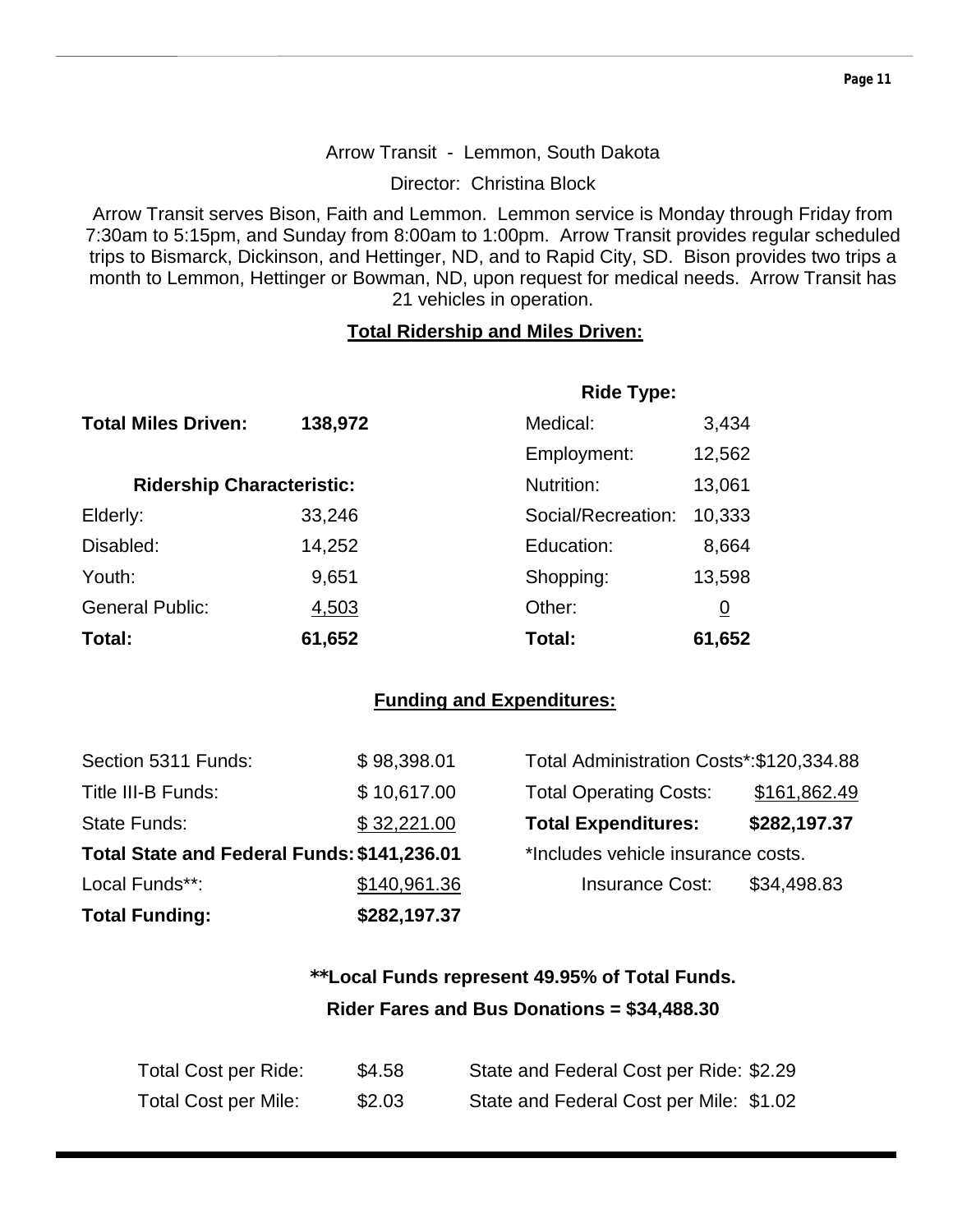#### Brandon City Transit - Brandon, South Dakota

Director: Jessica Pickett

Brandon City Transit serves the City of Brandon. Service is provided Monday through Friday 9:00am to 3:00pm and Sundays for church services. Brandon City Transit has 1 vehicle in operation.

#### **Total Ridership and Miles Driven:**

|                                  |        | <b>Ride Type:</b>  |            |  |
|----------------------------------|--------|--------------------|------------|--|
| <b>Total Miles Driven:</b>       | 14,354 | Medical:           | 453        |  |
|                                  |        | Employment:        | 169        |  |
| <b>Ridership Characteristic:</b> |        | Nutrition:         | 10         |  |
| Elderly:                         | 2,908  | Social/Recreation: | 1,569      |  |
| Disabled:                        | 318    | Education:         | 5,228      |  |
| Youth:                           | 5,207  | Shopping:          | 1,267      |  |
| <b>General Public:</b>           | 988    | Other:             | <u>725</u> |  |
| Total:                           | 9,421  | Total:             | 9,421      |  |

#### **Funding and Expenditures:**

| <b>Total Funding:</b>                      | \$48,844.74 |                                         |             |
|--------------------------------------------|-------------|-----------------------------------------|-------------|
| Local Funds**:                             | \$17,350.49 | <b>Insurance Cost:</b>                  | \$499.61    |
| Total State and Federal Funds: \$31,494.25 |             | *Includes vehicle insurance costs.      |             |
| State Funds:                               | \$3,008.00  | <b>Total Expenditures:</b>              | \$48,844.74 |
| Title III-B Funds:                         | \$1,109.00  | <b>Total Operating Costs:</b>           | \$39,095.46 |
| Section 5311 Funds:                        | \$27,377.25 | Total Administration Costs*: \$9,749.28 |             |

## **\*\*Local Funds represent 35.52% of Total Funds. Rider Fares and Bus Donations = \$5,520.46**

| Total Cost per Ride:        | \$5.18 | State and Federal Cost per Ride: \$3.34 |
|-----------------------------|--------|-----------------------------------------|
| <b>Total Cost per Mile:</b> | \$3.40 | State and Federal Cost per Mile: \$2.19 |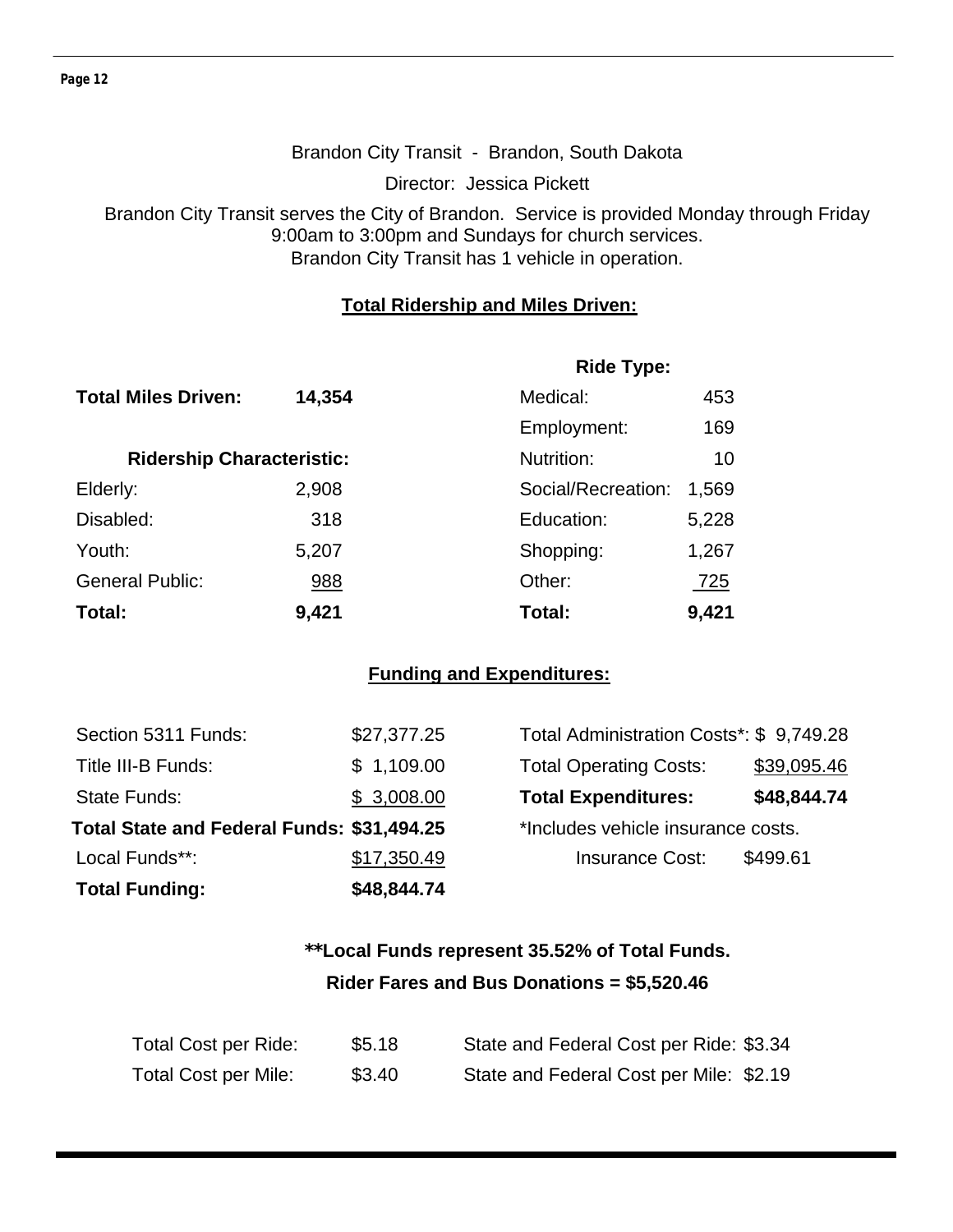## Brookings Area Transit Authority - Brookings, South Dakota Director: Brenda Schweitzer

Brookings Area Transit Authority serves Brookings and Brookings County. Service in Brookings is Monday through Friday 5:00AM to 10:00PM; Saturday 7:00 AM – 10:00 PM, and Sunday from 7:30AM to 6:00PM. Advanced reservations suggested; same-day service available. BATA serves surrounding communities and service is available to Watertown, Sioux Falls and area with prior arrangements. BATA is a Medicaid Provider and has 20 vehicles in operation.

#### **Total Ridership and Miles Driven:**

|                                  |         | <b>Ride Type:</b>  |         |
|----------------------------------|---------|--------------------|---------|
| <b>Total Miles Driven:</b>       | 282,294 | Medical:           | 6,017   |
|                                  |         | Employment:        | 27,542  |
| <b>Ridership Characteristic:</b> |         | Nutrition:         | 3,186   |
| Elderly:                         | 12,541  | Social/Recreation: | 33,925  |
| Disabled:                        | 24,440  | Education:         | 17,890  |
| Youth:                           | 25,675  | Shopping:          | 12,359  |
| <b>General Public:</b>           | 39,345  | Other:             | 1,082   |
| Total:                           | 102,001 | Total:             | 102,001 |

#### **Funding and Expenditures:**

| <b>Total Funding:</b>                       | \$687,135.88    |                                           |              |
|---------------------------------------------|-----------------|-------------------------------------------|--------------|
| Local Funds**:                              | \$263,430.18    | <b>Insurance Cost:</b>                    | \$52,068.86  |
| Total State and Federal Funds: \$423,705.70 |                 | *Includes vehicle insurance costs.        |              |
| State Funds:                                | \$41,432.00     | <b>Total Expenditures:</b>                | \$687,135.88 |
| Title III-B Funds:                          | 9,397.00<br>\$. | <b>Total Operating Costs:</b>             | \$440,005.87 |
| Section 5311 Funds:                         | \$372,876.70    | Total Administration Costs*: \$247,130.01 |              |

## **\*\*Local Funds represent 38.34% of Total Funds. Rider Fares and Bus Donations = \$106,521.36**

| Total Cost per Ride:        | \$6.73 | State and Federal Cost per Ride: \$4.15 |
|-----------------------------|--------|-----------------------------------------|
| <b>Total Cost per Mile:</b> | \$2.43 | State and Federal Cost per Mile: \$1.50 |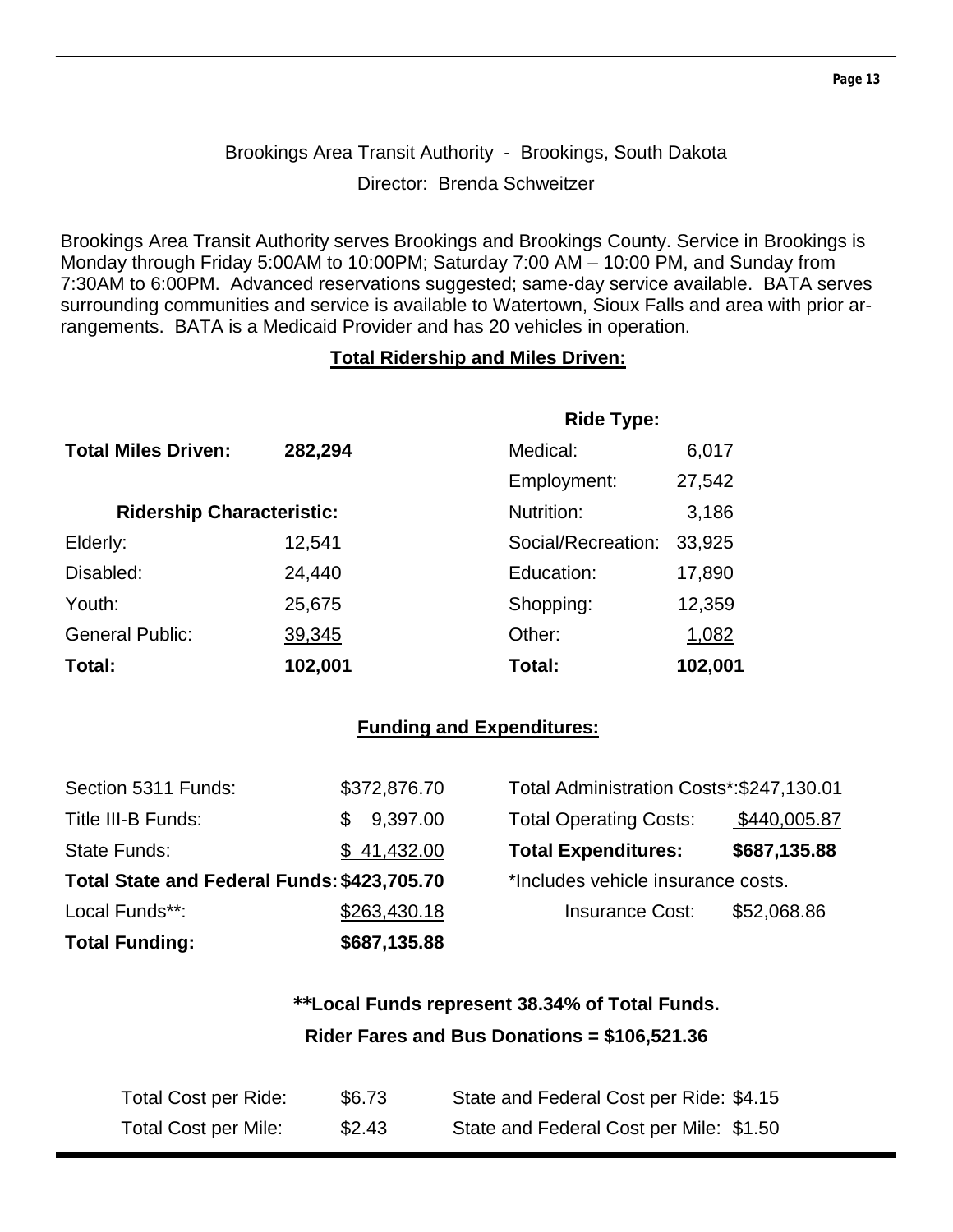**Page 14** 

#### Community Transit - Sisseton, South Dakota

Director: Carol Seurer

Community Transit serves Milbank, Lennox, Sisseton, Webster, Eureka, Bowdle and Britton daily. Service in Marshall, Day, Roberts, Edmunds, Campbell, and McPherson counties is provided upon request. Community Transit has 13 vehicles in operation.

#### **Total Ridership and Miles Driven:**

|                                  |         | <b>Ride Type:</b>  |        |
|----------------------------------|---------|--------------------|--------|
| <b>Total Miles Driven:</b>       | 155,241 | Medical:           | 8,584  |
|                                  |         | Employment:        | 1,945  |
| <b>Ridership Characteristic:</b> |         | Nutrition:         | 22,051 |
| Elderly:                         | 55,751  | Social/Recreation: | 3,418  |
| Disabled:                        | 2,612   | Education:         | 20,059 |
| Youth:                           | 20,046  | Shopping:          | 21,897 |
| <b>General Public:</b>           | 4,973   | Other:             | 5,428  |
| Total:                           | 83,382  | Total:             | 83,382 |

#### **Funding and Expenditures:**

| <b>Total Funding:</b>                       | \$385,340.07 |                                           |              |
|---------------------------------------------|--------------|-------------------------------------------|--------------|
| Local Funds**:                              | \$106,581.27 | <b>Insurance Cost:</b>                    | \$54,361.98  |
| Total State and Federal Funds: \$278,758.80 |              | *Includes vehicle insurance costs.        |              |
| <b>State Funds:</b>                         | \$35,905.00  | <b>Total Expenditures:</b>                | \$385,340.07 |
| Title III-B Funds:                          | \$32,392.99  | <b>Total Operating Costs:</b>             | \$235,245.06 |
| Section 5311 Funds:                         | \$210,460.81 | Total Administration Costs*: \$150,095.01 |              |

| Total Administration Costs*: \$150,095.01 |              |
|-------------------------------------------|--------------|
| <b>Total Operating Costs:</b>             | \$235,245.06 |
| <b>Total Expenditures:</b>                | \$385,340.07 |
| *Includes vehicle insurance costs.        |              |
| <b>Insurance Cost:</b>                    | \$54,361.98  |
|                                           |              |

## **\*\*Local Funds represent 27.66% of Total Funds. Rider Fares and Bus Donations = \$58,793.57**

| Total Cost per Ride:        | \$4.62 | State and Federal Cost per Ride: \$3.34 |
|-----------------------------|--------|-----------------------------------------|
| <b>Total Cost per Mile:</b> | \$2.48 | State and Federal Cost per Mile: \$1.80 |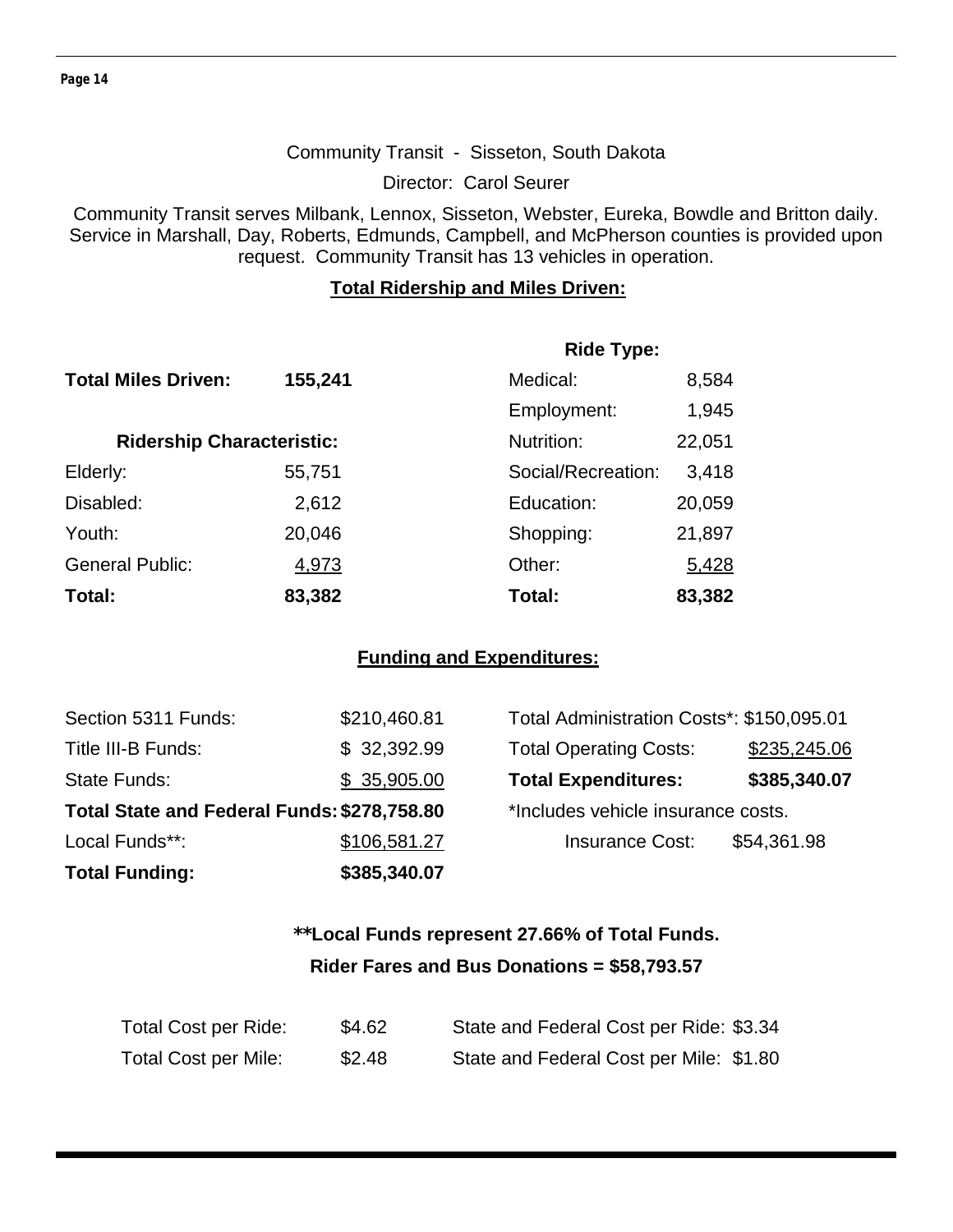#### Dell Rapids Transit - Dell Rapids, South Dakota

Director: Jessica Pickett

Dell Rapids Transit serves the City of Dell Rapids. Service is provided Tuesday through Thursday from 9:00am to 3:30pm. Dell Rapids Transit has 1 vehicle in operation.

#### **Total Ridership and Miles Driven:**

|                                  |       | <b>Ride Type:</b>  |       |
|----------------------------------|-------|--------------------|-------|
| <b>Total Miles Driven:</b>       | 7,308 | Medical:           | 384   |
|                                  |       | Employment:        | 5     |
| <b>Ridership Characteristic:</b> |       | Nutrition:         | 130   |
| Elderly:                         | 2,524 | Social/Recreation: | 344   |
| Disabled:                        | 0     | Education:         | 1,350 |
| Youth:                           | 1,354 | Shopping:          | 1,562 |
| <b>General Public:</b>           | 115   | Other:             | 218   |
| Total:                           | 3,993 | Total:             | 3,993 |

#### **Funding and Expenditures:**

| <b>Total Funding:</b>                      | \$22,363.36 |                                         |             |
|--------------------------------------------|-------------|-----------------------------------------|-------------|
| Local Funds**:                             | \$5,147.30  | <b>Insurance Cost:</b>                  | \$525.00    |
| Total State and Federal Funds: \$17,216.06 |             | *Includes vehicle insurance costs.      |             |
| <b>State Funds:</b>                        | \$2,280.00  | <b>Total Expenditures:</b>              | \$22,363.36 |
| Title III-B Funds:                         | \$1,109.00  | <b>Total Operating Costs:</b>           | \$14,046.36 |
| Section 5311 Funds:                        | \$13,827.06 | Total Administration Costs*:\$ 8,317.00 |             |

| Total Administration Costs*: \$8,317.00 |             |
|-----------------------------------------|-------------|
| <b>Total Operating Costs:</b>           | \$14,046.36 |
| <b>Total Expenditures:</b>              | \$22,363.36 |
| *Includes vehicle insurance costs.      |             |
| <b>Insurance Cost:</b>                  | \$525.00    |
|                                         |             |

## **\*\*Local Funds represent 23.02% of Total Funds. Rider Fares and Bus Donations = \$3,390.80**

| Total Cost per Ride:        | \$5.60 | State and Federal Cost per Ride: \$4.31 |
|-----------------------------|--------|-----------------------------------------|
| <b>Total Cost per Mile:</b> | \$3.06 | State and Federal Cost per Mile: \$2.36 |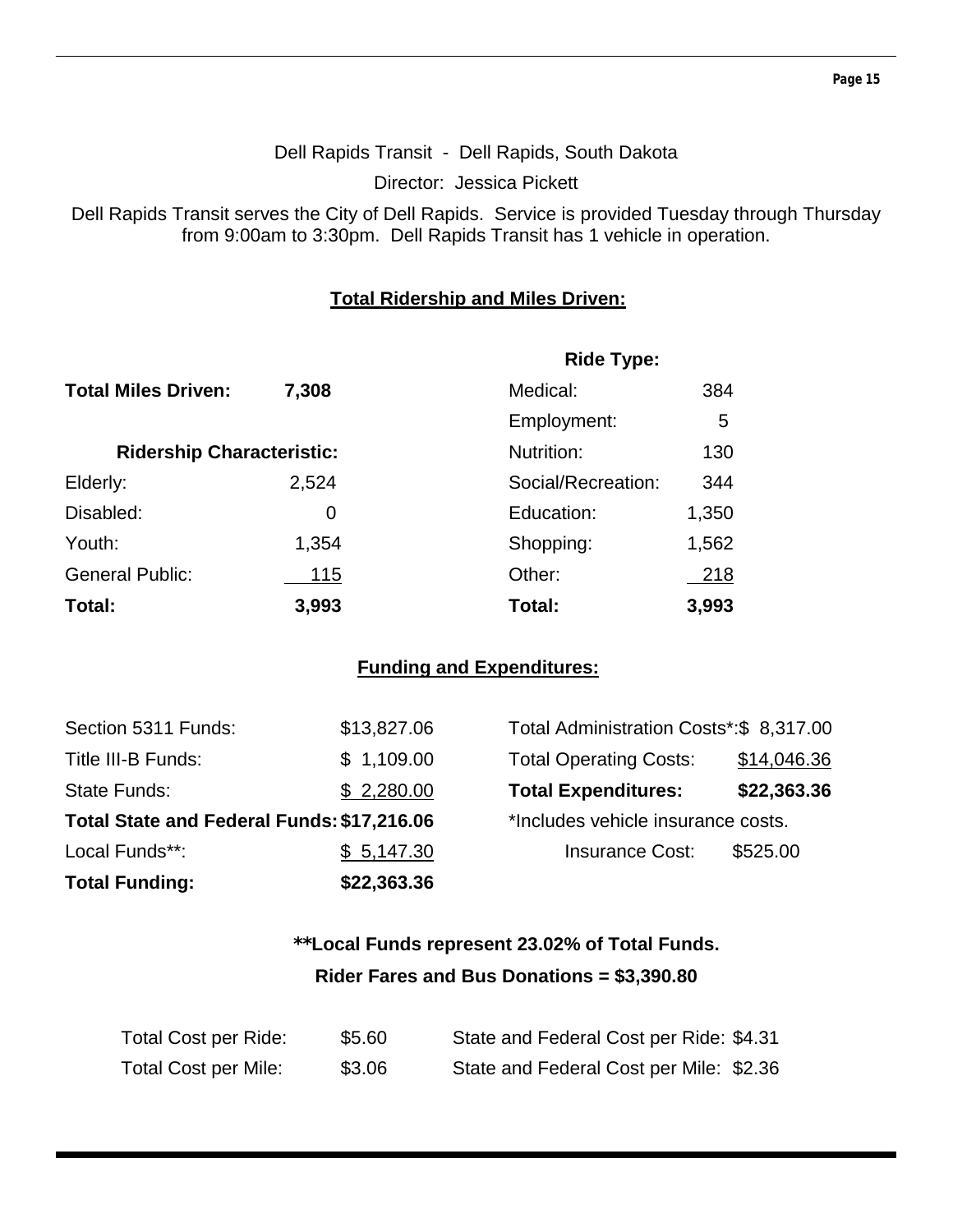#### East Dakota Transit - Madison, South Dakota

Director: Jessica Pickett

East Dakota transit serves Madison and Lake County. Service in Madison is provided during the school year, Monday through Friday from 7:30am to 4:30pm and during the summer from 8:00am to 4:30pm; and as needed in the county and smaller communities. Services is provided on Sundays for church services. East Dakota Transit has 3 vehicles in operation.

#### **Total Ridership and Miles Driven:**

|                                  |        | <b>Ride Type:</b>  |       |
|----------------------------------|--------|--------------------|-------|
| <b>Total Miles Driven:</b>       | 28,764 | Medical:           | 1,375 |
|                                  |        | Employment:        | 9,633 |
| <b>Ridership Characteristic:</b> |        | Nutrition:         | 126   |
| Elderly:                         | 3,758  | Social/Recreation: | 1,456 |
| Disabled:                        | 10,608 | Education:         | 5,482 |
| Youth:                           | 4,975  | Shopping:          | 752   |
| <b>General Public:</b>           | 874    | Other:             | 1,391 |
| Total:                           | 20,215 | 20,215<br>Total:   |       |

#### **Funding and Expenditures:**

| <b>Total Funding:</b>                      | \$129,904.85 |                                          |              |
|--------------------------------------------|--------------|------------------------------------------|--------------|
| Local Funds**:                             | \$50,466.26  | <b>Insurance Cost:</b>                   | \$5,580.60   |
| Total State and Federal Funds: \$79,438.59 |              | *Includes vehicle insurance costs.       |              |
| State Funds:                               | \$9,249.00   | <b>Total Expenditures:</b>               | \$129,904.85 |
| Title III-B Funds:                         | \$4,715.00   | <b>Total Operating Costs:</b>            | \$101,714.38 |
| Section 5311 Funds:                        | \$65,474.59  | Total Administration Costs*: \$28,190.47 |              |

| Total Administration Costs*:\$ 28,190.47 |              |
|------------------------------------------|--------------|
| <b>Total Operating Costs:</b>            | \$101,714.38 |
| <b>Total Expenditures:</b>               | \$129,904.85 |
| *Includes vehicle insurance costs.       |              |
| <b>Insurance Cost:</b>                   | \$5,580.60   |
|                                          |              |

## **\*\*Local Funds represent 38.85% of Total Funds. Rider Fares and Bus Donations = \$19,406.43**

| <b>Total Cost per Ride:</b> | \$6.43 | State and Federal Cost per Ride: \$3.93 |
|-----------------------------|--------|-----------------------------------------|
| <b>Total Cost per Mile:</b> | \$4.52 | State and Federal Cost per Mile: \$2.76 |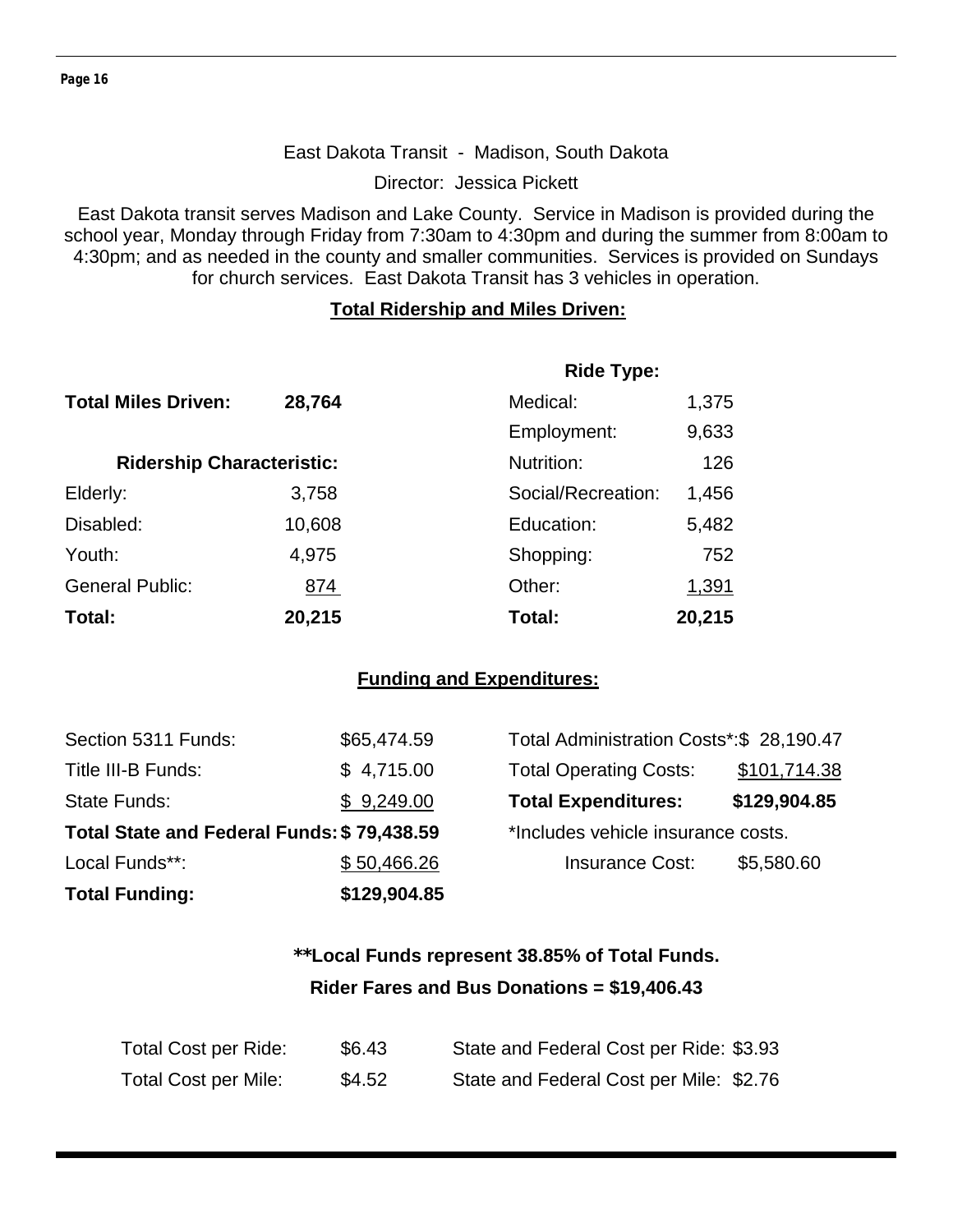#### Inter-Lakes Community Action Transit - Madison, South Dakota

Director: Jessica Pickett

Inter-Lakes Community Action Transit serves Deuel, Miner and Moody counties and communities. Service is provided upon request with regular Monday through Friday service in Flandreau and Clear Lake. Regular service in Howard, Tuesday through Friday and two Mondays a month. Inter-Lakes Community Action Transit has 3 vehicles in operation.

#### **Total Ridership and Miles Driven:**

|                                  |            | <b>Ride Type:</b>  |        |  |
|----------------------------------|------------|--------------------|--------|--|
| <b>Total Miles Driven:</b>       | 23,254     | Medical:           | 2,194  |  |
|                                  |            | Employment:        | 471    |  |
| <b>Ridership Characteristic:</b> |            | Nutrition:         | 918    |  |
| Elderly:                         | 9,744      | Social/Recreation: | 2,278  |  |
| Disabled:                        | 936        | Education:         | 3,621  |  |
| Youth:                           | 3,568      | Shopping:          | 3,477  |  |
| <b>General Public:</b>           | <u>231</u> | Other:             | 1,529  |  |
| Total:                           | 14,479     | Total:             | 14,479 |  |

#### **Funding and Expenditures:**

| <b>Total Funding:</b>                      | \$99,074.54 |                                          |             |
|--------------------------------------------|-------------|------------------------------------------|-------------|
| Local Funds**:                             | \$35,446.15 | <b>Insurance Cost:</b>                   | \$1,623.08  |
| Total State and Federal Funds: \$63,628.39 |             | *Includes vehicle insurance costs.       |             |
| State Funds:                               | \$8,769.00  | <b>Total Expenditures:</b>               | \$99,074.54 |
| Title III-B Funds:                         | \$4,540.00  | <b>Total Operating Costs:</b>            | \$78,819.65 |
| Section 5311 Funds:                        | \$50,319.39 | Total Administration Costs*: \$20,254.89 |             |

## **\*\*Local Funds represent 35.78% of Total Funds. Rider Fares and Bus Donations = \$11,317.49**

| Total Cost per Ride:        | \$6.84 | State and Federal Cost per Ride: \$4.39 |
|-----------------------------|--------|-----------------------------------------|
| <b>Total Cost per Mile:</b> | \$4.26 | State and Federal Cost per Mile: \$2.74 |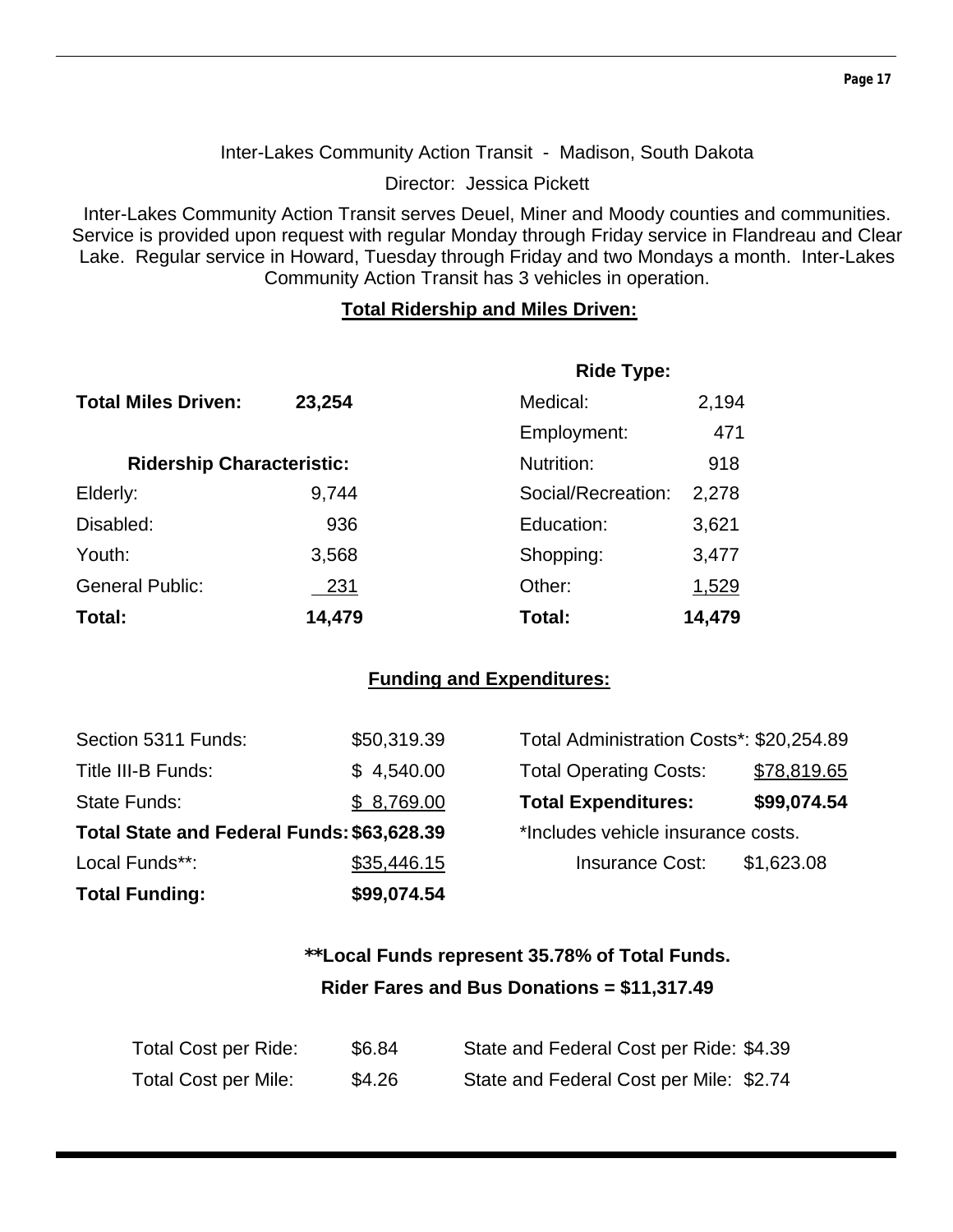#### Palace Transit - Mitchell, South Dakota

Director: Brenda Paradis

Palace Transit serves Mitchell and Davison County. Mitchell service is provided Monday through Thursday from 5:30am to 2:00am. Friday from 5:30am to 3:00am, Saturday 5:30am to 3:00am, Sunday 6:00am to 10:00pm. Service in the county and smaller communities is provided upon request. Palace Transit has 17 vehicles in operation. This includes vehicles that are not operated with federal or state funds granted to Palace Transit.

#### **Total Ridership and Miles Driven:**

|                                  |         | <b>Ride Type:</b>  | 18,448  |  |
|----------------------------------|---------|--------------------|---------|--|
| <b>Total Miles Driven:</b>       | 243,192 | Medical:           |         |  |
|                                  |         | Employment:        | 22,153  |  |
| <b>Ridership Characteristic:</b> |         | Nutrition:         | 1,281   |  |
| Elderly:                         | 21,633  | Social/Recreation: | 34,821  |  |
| Disabled:                        | 31,712  | Education:         | 29,055  |  |
| Youth:                           | 31,136  | Shopping:          | 5,060   |  |
| <b>General Public:</b>           | 28,043  | Other:             | 1,706   |  |
| Total:                           | 112,524 | Total:             | 112,524 |  |

#### **Funding and Expenditures:**

| Section 5311 Funds:                         | \$281,109.96 | Total Administration Costs*: \$137,362.92 |              |
|---------------------------------------------|--------------|-------------------------------------------|--------------|
| Title III-B Funds:                          | \$19,311.00  | <b>Total Operating Costs:</b>             | \$392,378.42 |
| State Funds:                                | \$57,519.00  | <b>Total Expenditures:</b>                | \$529,741.34 |
| Total State and Federal Funds: \$357,939.96 |              | *Includes vehicle insurance costs.        |              |
| Local Funds**:                              | \$171,801.38 | <b>Insurance Cost:</b>                    | \$8,132.00   |
| <b>Total Funding:</b>                       | \$529,741.34 |                                           |              |

## **\*\*Local Funds represent 26.77% of Total Funds. Rider Fares and Bus Donations = \$109,189.91**

| Total Cost per Ride:        | \$4.71 | State and Federal Cost per Ride: \$3.18 |
|-----------------------------|--------|-----------------------------------------|
| <b>Total Cost per Mile:</b> | \$2.18 | State and Federal Cost per Mile: \$1.47 |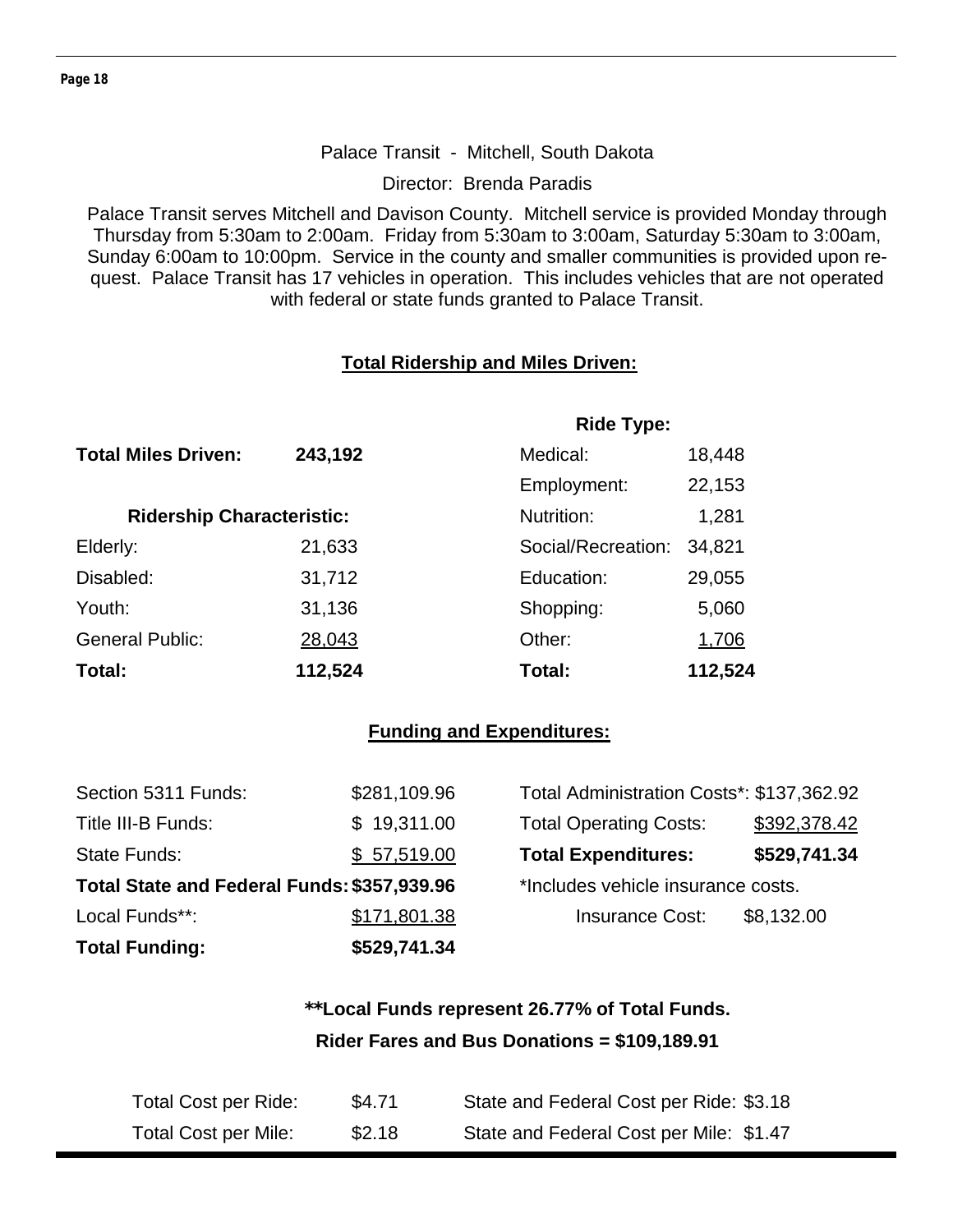#### People's Transit - Huron, South Dakota

Director: Sandy Mack

People's Transit serves Huron and Beadle County. Service in the county and smaller communities is provided upon request. Huron service operates Monday through Friday from 6:00am to 8:00pm, Saturday from 8:00am to 8:00pm, and Sunday from 8:00am to 2pm. People's Transit has 17 vehicles in operation. This includes vehicles that are not operated with federal or state funds granted to People's Transit.

#### **Total Ridership and Miles Driven:**

|                                  |         | <b>Ride Type:</b>  |         |
|----------------------------------|---------|--------------------|---------|
| <b>Total Miles Driven:</b>       | 213,366 | Medical:           | 22,440  |
|                                  |         | Employment:        | 55,542  |
| <b>Ridership Characteristic:</b> |         | Nutrition:         | 1,726   |
| Elderly:                         | 34,201  | Social/Recreation: | 11,049  |
| Disabled:                        | 46,676  | Education:         | 68,460  |
| Youth:                           | 72,749  | Shopping:          | 12,924  |
| <b>General Public:</b>           | 22,249  | Other:             | 3,734   |
| Total:                           | 175,875 | Total:             | 175,875 |

#### **Funding and Expenditures:**

| Section 5311 Funds:                         | \$314,164.61 | Total Administration Costs*: \$161,669.2 |              |
|---------------------------------------------|--------------|------------------------------------------|--------------|
| Title III-B Funds:                          | \$18,722.00  | <b>Total Operating Costs:</b>            | \$449,399.76 |
| State Funds:                                | \$45,436.00  | <b>Total Expenditures:</b>               | \$611,068.96 |
| Total State and Federal Funds: \$378,322.61 |              | *Includes vehicle insurance costs.       |              |
| Local Funds**:                              | \$232,746.35 | <b>Insurance Cost:</b>                   | \$19,950.00  |
| <b>Total Funding:</b>                       | \$611,068.96 |                                          |              |

## **\*\*Local Funds represent 38.09% of Total Funds. Rider Fares and Bus Donations = \$51,224.28**

| Total Cost per Ride:        | \$3.47 | State and Federal Cost per Ride: \$2.15 |
|-----------------------------|--------|-----------------------------------------|
| <b>Total Cost per Mile:</b> | \$2.86 | State and Federal Cost per Mile: \$1.77 |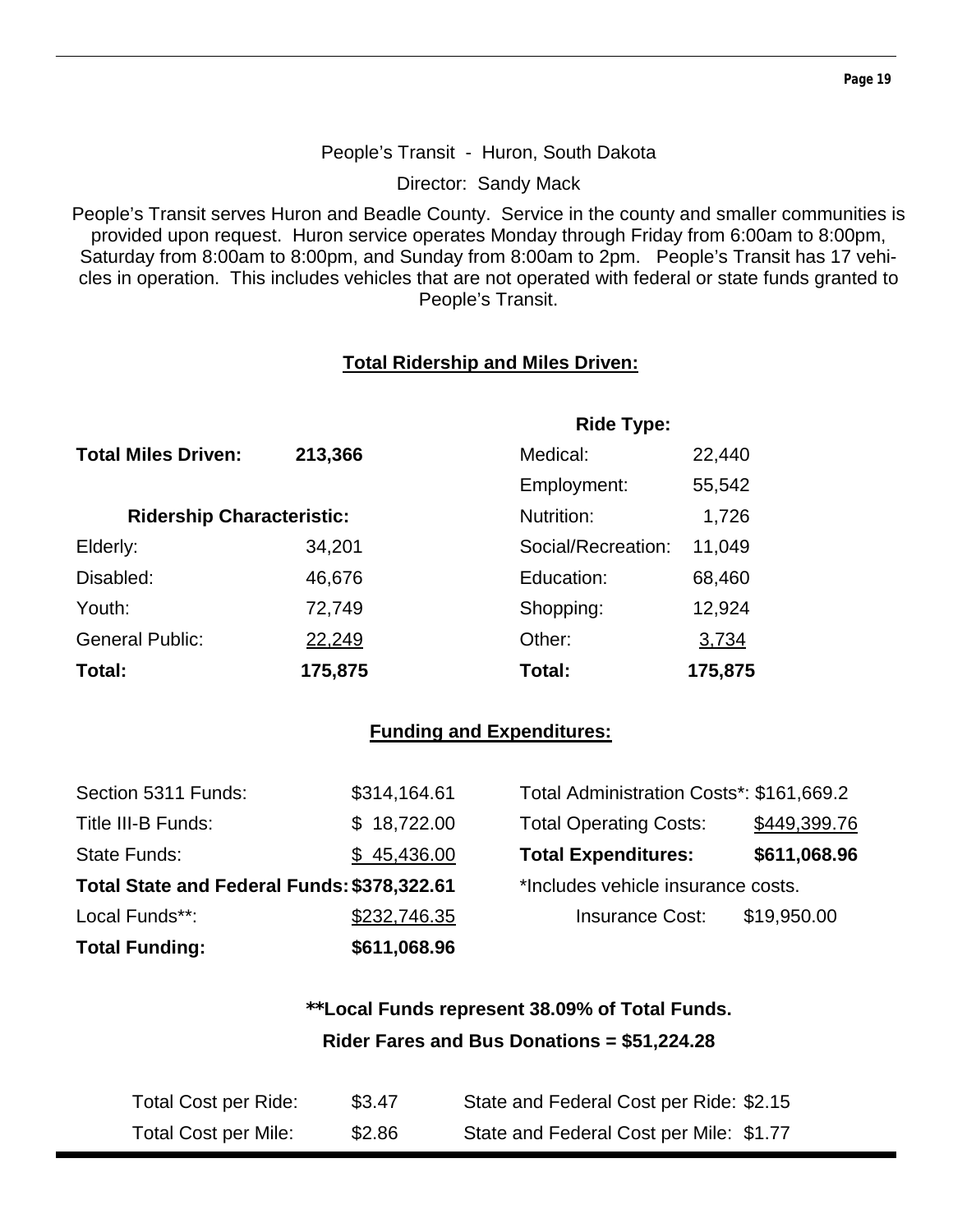#### River Cities Transit - Pierre, South Dakota

Director: Ron Baumgart

River Cities Transit provides 24-hour service in Pierre, Fort Pierre and the surrounding area. Also serving Gettysburg, Lower Brule, Blunt, Harrold, Vivian and Highmore. All totals include transit programs for Pierre, Lower Brule and Gettysburg. River Cities Transit is a ticket agent and feeder service for the inter-city bus service Jefferson Lines. River Cities Transit has 66 vehicles in operation. This includes vehicles that are not operated with federal or state funds granted to River Cities Transit.

#### **Total Ridership and Miles Driven:**

|                                  |         | <b>Ride Type:</b>  |         |
|----------------------------------|---------|--------------------|---------|
| <b>Total Miles Driven:</b>       | 968,375 | Medical:           | 15,954  |
|                                  |         | Employment:        | 56,914  |
| <b>Ridership Characteristic:</b> |         | Nutrition:         | 3,976   |
| Elderly:                         | 22,027  | Social/Recreation: | 7,426   |
| Disabled:                        | 52,653  | Education:         | 81,014  |
| Youth:                           | 76,629  | Shopping:          | 11,627  |
| <b>General Public:</b>           | 119,409 | Other:             | 93,807  |
| Total:                           | 270,718 | Total:             | 270,718 |

#### **Funding and Expenditures:**

| Section 5311 Funds:                           | \$1,127,115.40  | Total Administration Costs*: \$ 626,360.55     |                |
|-----------------------------------------------|-----------------|------------------------------------------------|----------------|
| Title III-B Funds:                            | 13,682.00<br>\$ | <b>Total Operating Costs:</b>                  | \$1,597,328.40 |
| State Funds:                                  | 93,465.00<br>\$ | <b>Total Expenditures:</b>                     | \$2,223,688.95 |
| Total State and Federal Funds: \$1,234,262.40 |                 | *Includes vehicle insurance costs.             |                |
| Local Funds**:                                | \$989,426.55    | <b>Insurance Cost:</b>                         | \$71,837.80    |
| <b>Total Funding:</b>                         | \$2,223,688.95  |                                                |                |
|                                               |                 | **Local Funds represent 44.49% of Total Funds. |                |
|                                               |                 | Rider Fares and Bus Donations = $$255,457.86$  |                |
|                                               |                 |                                                |                |
| <b>Total Cost per Ride:</b>                   | \$8.21          | State and Federal Cost per Ride: \$4.56        |                |
| <b>Total Cost per Mile:</b>                   | \$2.29          | State and Federal Cost per Mile: \$1.27        |                |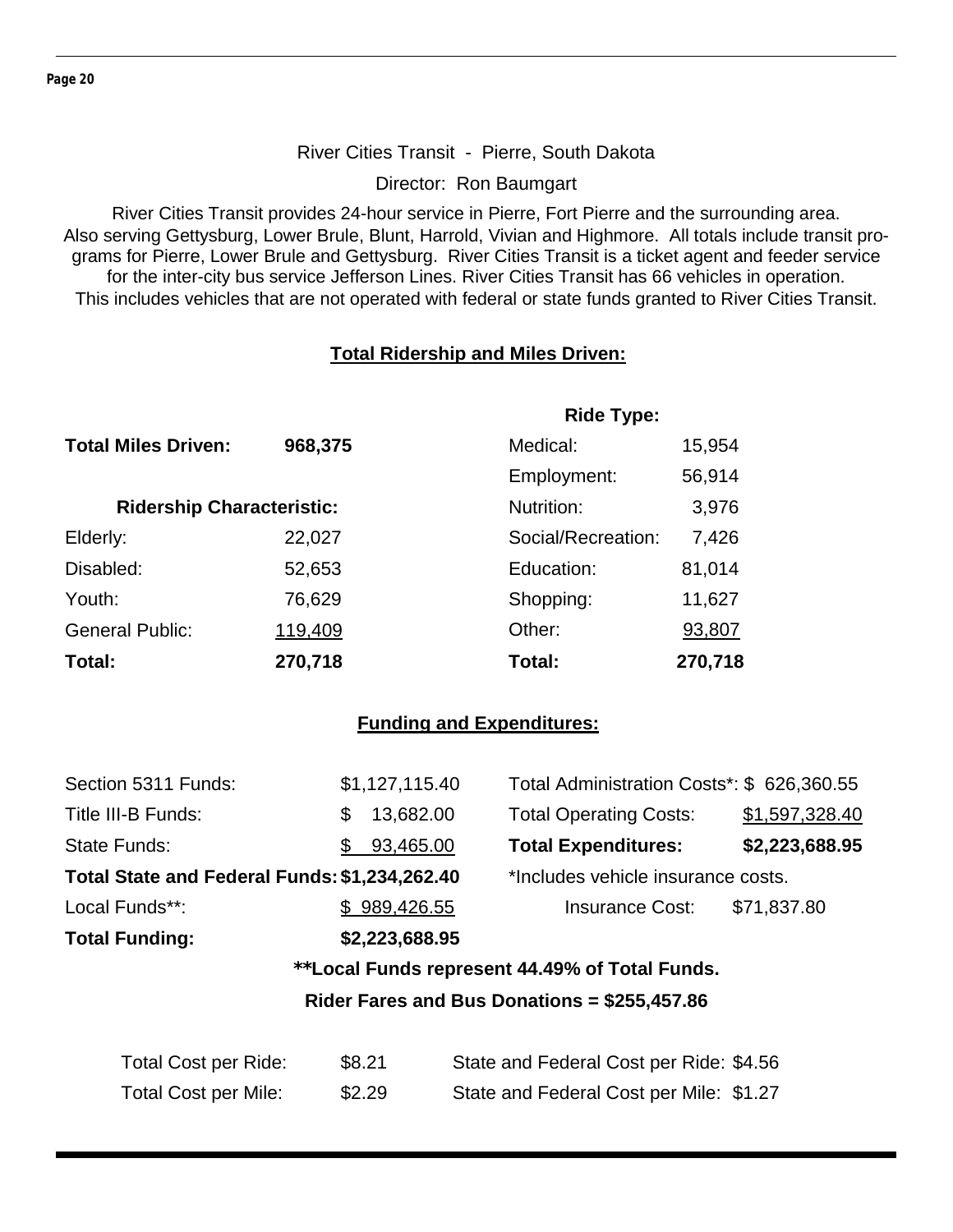#### ROCS Transit - Lake Andes, South Dakota

Director: Winnie Jo Jons

ROCS Transit serves the counties of Aurora, Bon Homme, Charles Mix, Douglas, Gregory, Hanson and Turner. Also serving cities of Beresford, Bridgewater, Canton, Hudson, Wessington Springs, Winner and Tripp. Regular trips to Mitchell, Yankton and Sioux Falls are available in most areas upon request. ROCS Transit has 37 vehicles in operation.

#### **Total Ridership and Miles Driven:**

|                                  |         | <b>Ride Type:</b>  |         |  |
|----------------------------------|---------|--------------------|---------|--|
| <b>Total Miles Driven:</b>       | 388,088 | Medical:           | 14,299  |  |
|                                  |         | Employment:        | 25,507  |  |
| <b>Ridership Characteristic:</b> |         | Nutrition:         | 72,137  |  |
| Elderly:                         | 104,853 | Social/Recreation: | 9,548   |  |
| Disabled:                        | 27,808  | Education:         | 49,377  |  |
| Youth:                           | 47,756  | Shopping:          | 15,441  |  |
| <b>General Public:</b>           | 10,364  | Other:             | 4,472   |  |
| Total:                           | 190,781 | Total:             | 190,781 |  |

#### **Funding and Expenditures:**

| <b>Total Funding:</b>                       | \$894,383.05 |                                           |              |
|---------------------------------------------|--------------|-------------------------------------------|--------------|
| Local Funds**:                              | \$385,711.57 | <b>Insurance Cost:</b>                    | \$32,477.29  |
| Total State and Federal Funds: \$508,671.48 |              | *Includes vehicle insurance costs.        |              |
| State Funds:                                | \$81,632.00  | <b>Total Expenditures:</b>                | \$894,383.05 |
| Title III-B Funds:                          | \$35,626.00  | <b>Total Operating Costs:</b>             | \$706,696.81 |
| Section 5311 Funds:                         | \$391,413.48 | Total Administration Costs*: \$187,686.24 |              |

## **\*\*Local Funds represent 43.12% of Total Funds. Rider Fares and Bus Donations = \$136,724.77**

| Total Cost per Ride:        | \$4.69 | State and Federal Cost per Ride: \$2.67 |
|-----------------------------|--------|-----------------------------------------|
| <b>Total Cost per Mile:</b> | \$2.30 | State and Federal Cost per Mile: \$1.31 |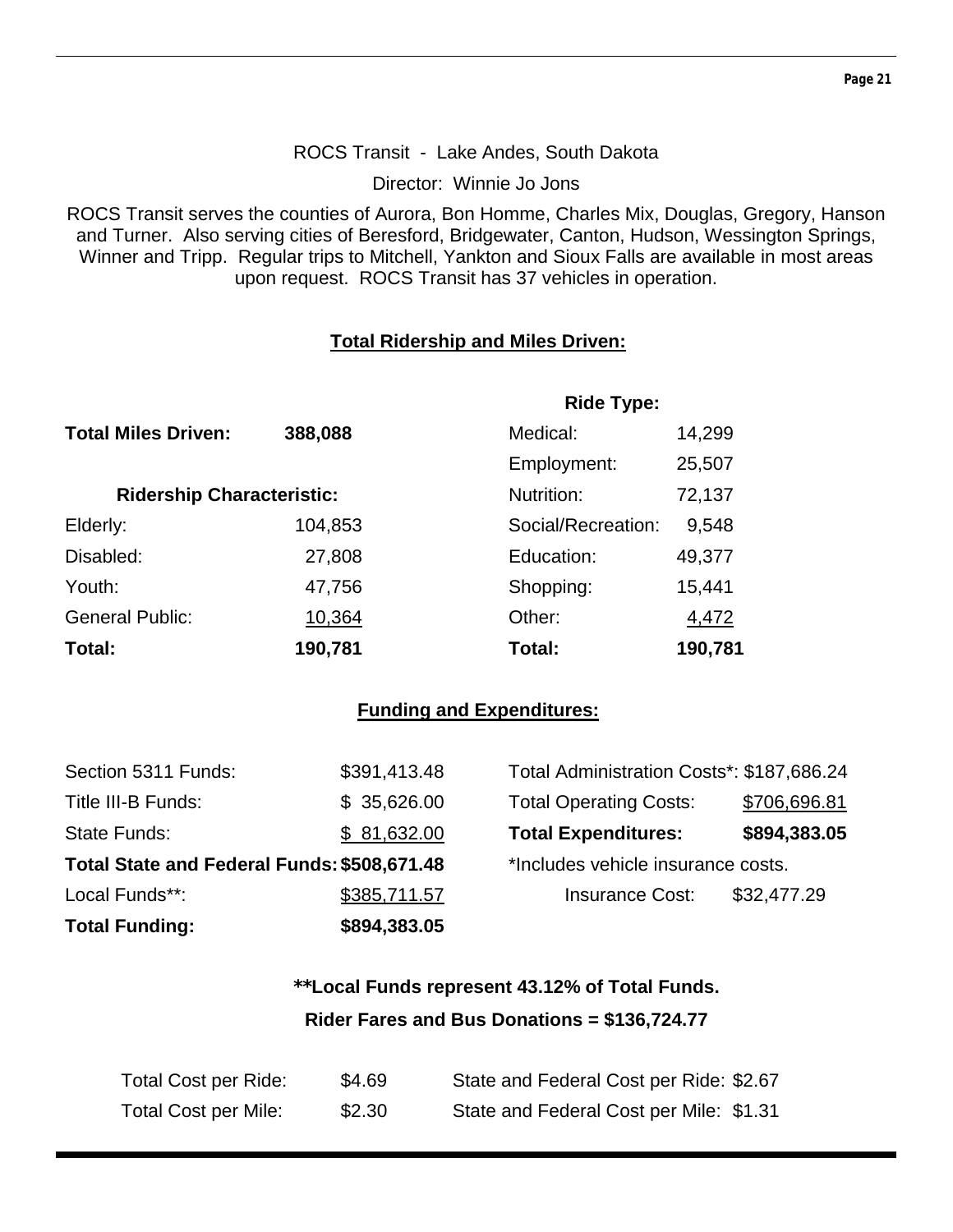#### Rosebud Sioux Tribe Transportation - Rosebud, South Dakota

Director: LeRoy Sleeping Bear

Rosebud Sioux Tribe Transportation serves the Rosebud Indian Reservation and communities in Todd and Mellette Counties. Service is provided upon request with regular trips to Rapid City, Pierre, Sioux Falls, Yankton, and Valentine, Nebraska. Rosebud Sioux Tribe Transportation has 8 vehicles in operation.

#### **Total Ridership and Miles Driven:**

|                                  |         | <b>Ride Type:</b>  |        |  |
|----------------------------------|---------|--------------------|--------|--|
| <b>Total Miles Driven:</b>       | 246,947 | Medical:           | 4,458  |  |
|                                  |         | Employment:        | 26,263 |  |
| <b>Ridership Characteristic:</b> |         | Nutrition:         | 151    |  |
| Elderly:                         | 7,835   | Social/Recreation: | 804    |  |
| Disabled:                        | 158     | Education:         | 509    |  |
| Youth:                           | 509     | Shopping:          | 2,580  |  |
| <b>General Public:</b>           | 60,684  | Other:             | 34,421 |  |
| Total:                           | 69,186  | Total:             | 69,186 |  |

#### **Funding and Expenditures:**

| Section 5311 Funds:                         |     | \$108,884.88 | Total Administration Costs*: \$58,285.22 |              |
|---------------------------------------------|-----|--------------|------------------------------------------|--------------|
| Title III-B Funds:                          | \$. | $\theta$     | <b>Total Operating Costs:</b>            | \$203,820.10 |
| State Funds:                                |     | \$44,465.00  | <b>Total Expenditures:</b>               | \$262,105.32 |
| Total State and Federal Funds: \$153,349.88 |     |              | *Includes vehicle insurance costs.       |              |
| Local Funds**:                              |     | \$108,755.44 | <b>Insurance Cost:</b>                   | \$9,192.00   |
| <b>Total Funding:</b>                       |     | \$262,105.32 |                                          |              |

## **\*\*Local Funds represent 41.49% of Total Funds. Rider Fares and Bus Donations = \$46,716.06**

| Total Cost per Ride:        | \$3.79 | State and Federal Cost per Ride: \$2.22 |
|-----------------------------|--------|-----------------------------------------|
| <b>Total Cost per Mile:</b> | \$1.06 | State and Federal Cost per Mile: \$0.62 |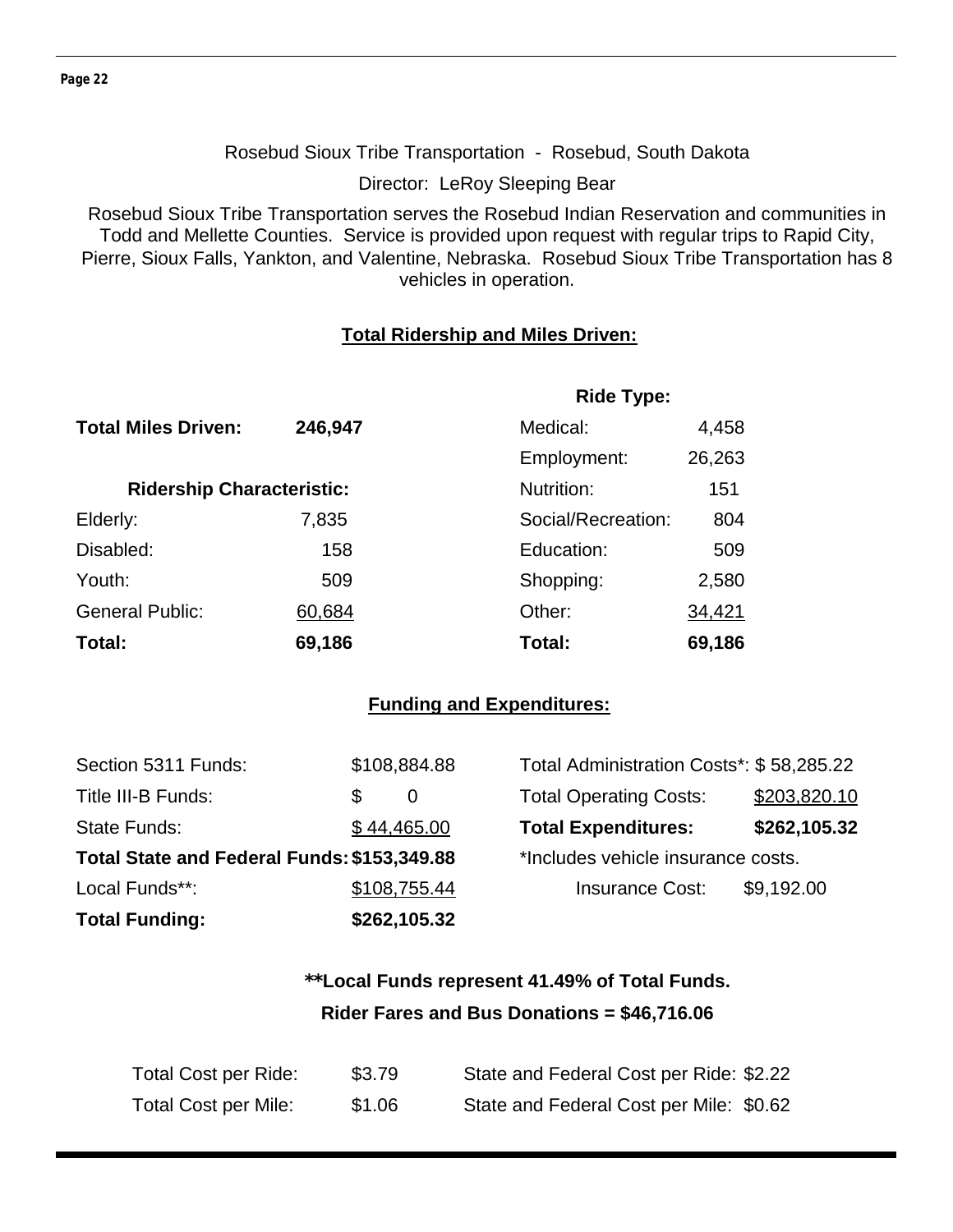#### Sanborn County Transit - Woonsocket, South Dakota

Director: Myrna Peterson

Sanborn County Transit serves Sanborn County. Service is provided upon request with regular trips to Wessington Springs, Mitchell and Huron. Sanborn County Transit has 2 vehicles in operation.

#### **Total Ridership and Miles Driven:**

|                                  |       | <b>Ride Type:</b>  |                |
|----------------------------------|-------|--------------------|----------------|
| <b>Total Miles Driven:</b>       | 7,482 | Medical:           | 299            |
|                                  |       | Employment:        | 1              |
| <b>Ridership Characteristic:</b> |       | Nutrition:         | 369            |
| Elderly:                         | 2,305 | Social/Recreation: | 107            |
| Disabled:                        | 0     | Education:         | 12             |
| Youth:                           | 38    | Shopping:          | 2,220          |
| <b>General Public:</b>           | 667   | Other:             | $\overline{2}$ |
| Total:                           | 3,010 | Total:             | 3,010          |

#### **Funding and Expenditures:**

| <b>Total Funding:</b>                      | \$39,368.58 |                                          |             |
|--------------------------------------------|-------------|------------------------------------------|-------------|
| Local Funds**:                             | \$14,250.59 | <b>Insurance Cost:</b>                   | \$1,953.19  |
| Total State and Federal Funds: \$25,117.99 |             | *Includes vehicle insurance costs.       |             |
| <b>State Funds:</b>                        | \$3,556.00  | <b>Total Expenditures:</b>               | \$39,368.58 |
| <b>Title III-B Funds</b>                   | \$1,816.00  | <b>Total Operating Costs:</b>            | \$26,136.85 |
| Section 5311 Funds:                        | \$19,745.99 | Total Administration Costs*: \$13,231.73 |             |

| Total Administration Costs*: \$13,231.73 |             |
|------------------------------------------|-------------|
| <b>Total Operating Costs:</b>            | \$26,136.85 |
| <b>Total Expenditures:</b>               | \$39,368.58 |
| *Includes vehicle insurance costs.       |             |
| <b>Insurance Cost:</b>                   | \$1,953.19  |
|                                          |             |

## **\*\*Local Funds represent 36.19% of Total Funds. Rider Fares and Bus Donations = \$1,988.32**

| Total Cost per Ride: | \$13.08 | State and Federal Cost per Ride: \$8.34 |
|----------------------|---------|-----------------------------------------|
| Total Cost per Mile: | \$5.26  | State and Federal Cost per Mile: \$3.36 |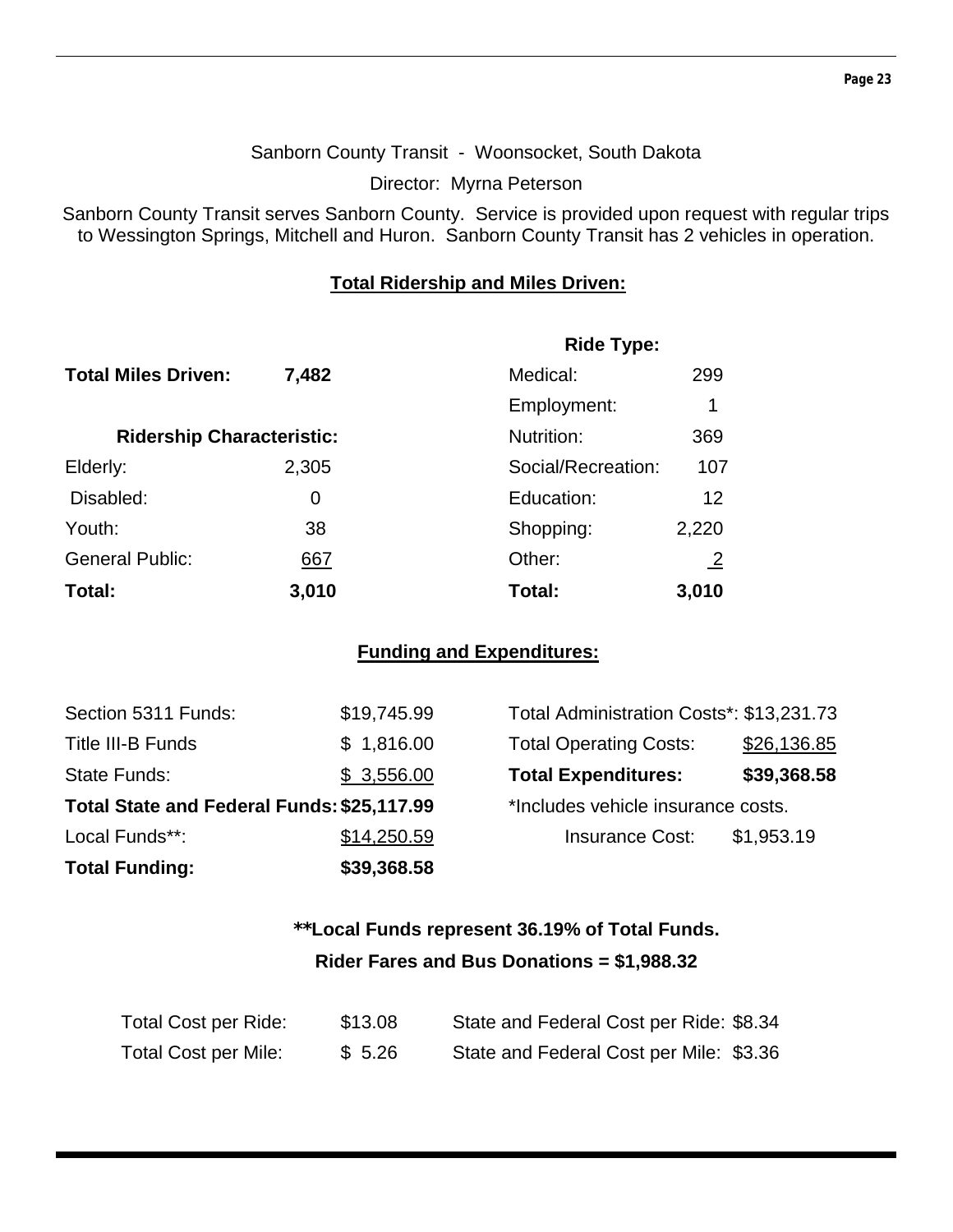#### Siouxland Regional Transit System - Sioux City, Iowa

Director: Sandy Langel

Siouxland Regional Transit System serves southern Union County including Jefferson, Elk Point, North Sioux City, and Dakota Dunes upon request. Service is available Monday through Friday 9:00am through 5:00pm. Siouxland Regional Transit System has 1 vehicle in operation.

#### **Total Ridership and Miles Driven:**

|                                  |            | <b>Ride Type:</b>  |       |
|----------------------------------|------------|--------------------|-------|
| <b>Total Miles Driven:</b>       | 3,232      | Medical:           | 1,105 |
|                                  |            | Employment:        | 132   |
| <b>Ridership Characteristic:</b> |            | Nutrition:         | 11    |
| Elderly:                         | 1,238      | Social/Recreation: | 26    |
| Disabled:                        | 68         | Education:         | 0     |
| Youth:                           | 0          | Shopping:          | 100   |
| <b>General Public:</b>           | <u>75 </u> | Other:             |       |
| Total:                           | 1,381      | Total:             | 1,381 |

#### **Funding and Expenditures:**

| Section 5311 Funds:                        | \$35,265.79 | Total Administration Costs*: \$10,986.77 |             |
|--------------------------------------------|-------------|------------------------------------------|-------------|
| Title III-B Funds:                         | \$.<br>0    | <b>Total Operating Costs:</b>            | \$64,208.62 |
| State Funds:                               | \$6,120.00  | <b>Total Expenditures:</b>               | \$75,195.39 |
| Total State and Federal Funds: \$41,385.79 |             | *Includes vehicle insurance costs.       |             |
| Local Funds**:                             | \$33,809.60 | <b>Insurance Cost:</b>                   | \$3,919.50  |
| <b>Total Funding:</b>                      | \$75,195.39 |                                          |             |

## **\*\*Local Funds represent 44.96% of Total Funds. Rider Fares and Bus Donations = \$11,655.00**

| <b>Total Cost per Ride:</b> | \$54.45 | State and Federal Cost per Ride: \$29.97 |
|-----------------------------|---------|------------------------------------------|
| <b>Total Cost per Mile:</b> | \$23.27 | State and Federal Cost per Mile: \$12.81 |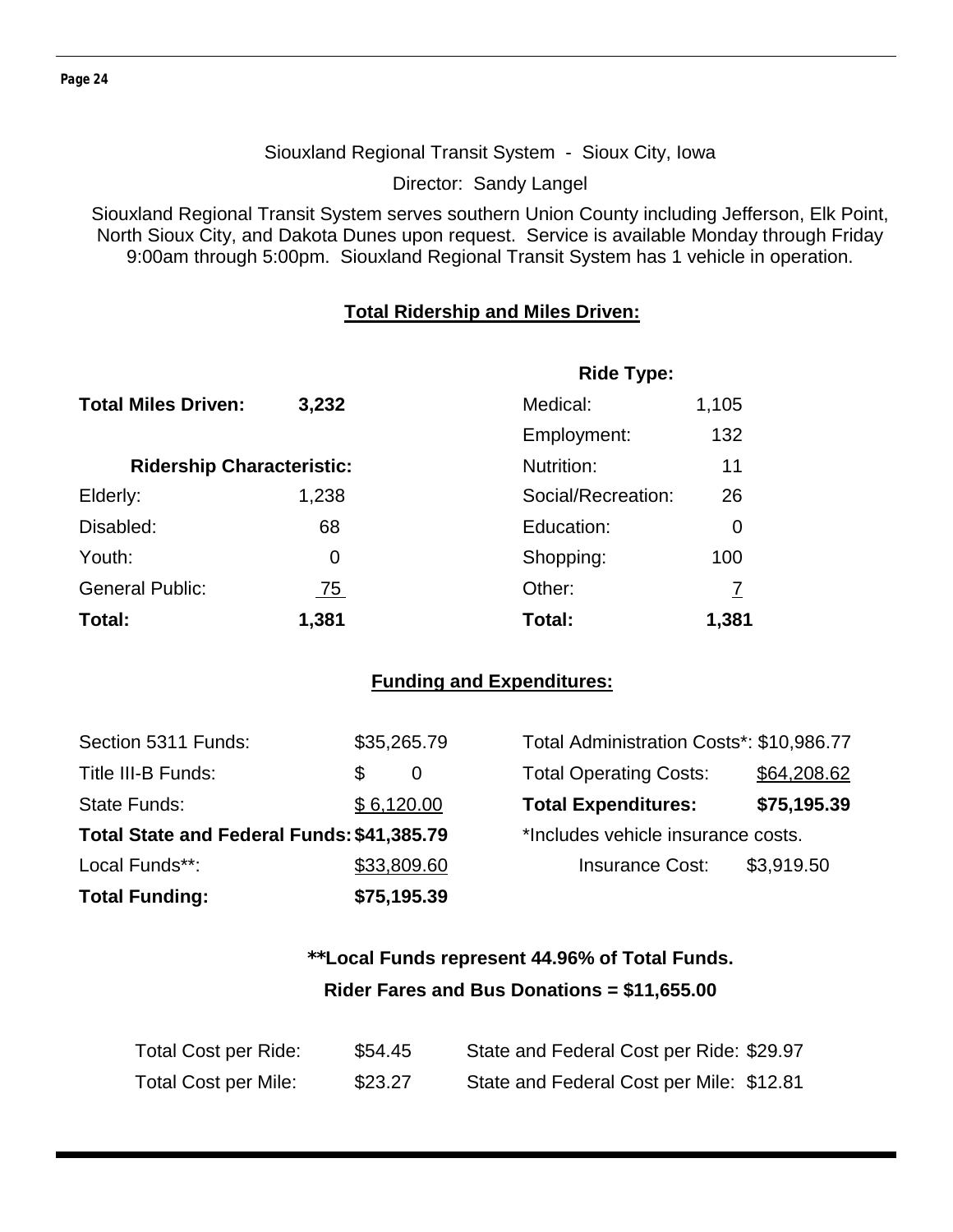#### Spink County Public Transit - Redfield, South Dakota

Director: Peggy L Morris

Spink County Public Transit serves Redfield and Spink County. Redfield service is provided Monday through Friday from 8:00am to 4:00pm with regular trips to Aberdeen and Watertown. Services in the county and smaller communities upon request. Courtesy rides to Redfield Area Concert Association concerts are free of charge. Redfield has 4 vehicles in operation.

#### **Total Ridership and Miles Driven:**

|                                  |              | <b>Ride Type:</b>  |            |
|----------------------------------|--------------|--------------------|------------|
| <b>Total Miles Driven:</b>       | 25,620       | Medical:           | 1,350      |
|                                  |              | Employment:        | 993        |
| <b>Ridership Characteristic:</b> |              | Nutrition:         | 1,317      |
| Elderly:                         | 7,357        | Social/Recreation: | 1,280      |
| Disabled:                        | 162          | Education:         | 8,285      |
| Youth:                           | 8,585        | Shopping:          | 3,162      |
| <b>General Public:</b>           | <u>1,184</u> | Other:             | <u>901</u> |
| Total:                           | 17,288       | Total:             | 17,288     |

#### **Funding and Expenditures:**

| Local Funds**:<br><b>Total Funding:</b>    | \$27,321.24<br>\$79,651.58 | <b>Insurance Cost:</b>                   | \$7,709.00  |
|--------------------------------------------|----------------------------|------------------------------------------|-------------|
| Total State and Federal Funds: \$52,330.34 |                            | *Includes vehicle insurance costs.       |             |
| State Funds:                               | \$8,397.00                 | <b>Total Expenditures:</b>               | \$79,651.58 |
| Title III-B Funds                          | \$2,563.00                 | <b>Total Operating Costs:</b>            | \$57,017.36 |
| Section 5311 Funds:                        | \$41,370.34                | Total Administration Costs*: \$22,634.22 |             |

| Total Administration Costs*: \$22,634.22 |             |  |  |  |
|------------------------------------------|-------------|--|--|--|
| <b>Total Operating Costs:</b>            | \$57,017.36 |  |  |  |
| <b>Total Expenditures:</b>               | \$79,651.58 |  |  |  |
| *Includes vehicle insurance costs.       |             |  |  |  |
| <b>Insurance Cost:</b>                   | \$7,709.00  |  |  |  |
|                                          |             |  |  |  |

## **\*\*Local Funds represent 34.30% of Total Funds. Rider Fares and Bus Donations = \$13,306.60**

| Total Cost per Ride:        | \$4.61 | State and Federal Cost per Ride: \$3.03 |
|-----------------------------|--------|-----------------------------------------|
| <b>Total Cost per Mile:</b> | \$3.11 | State and Federal Cost per Mile: \$2.04 |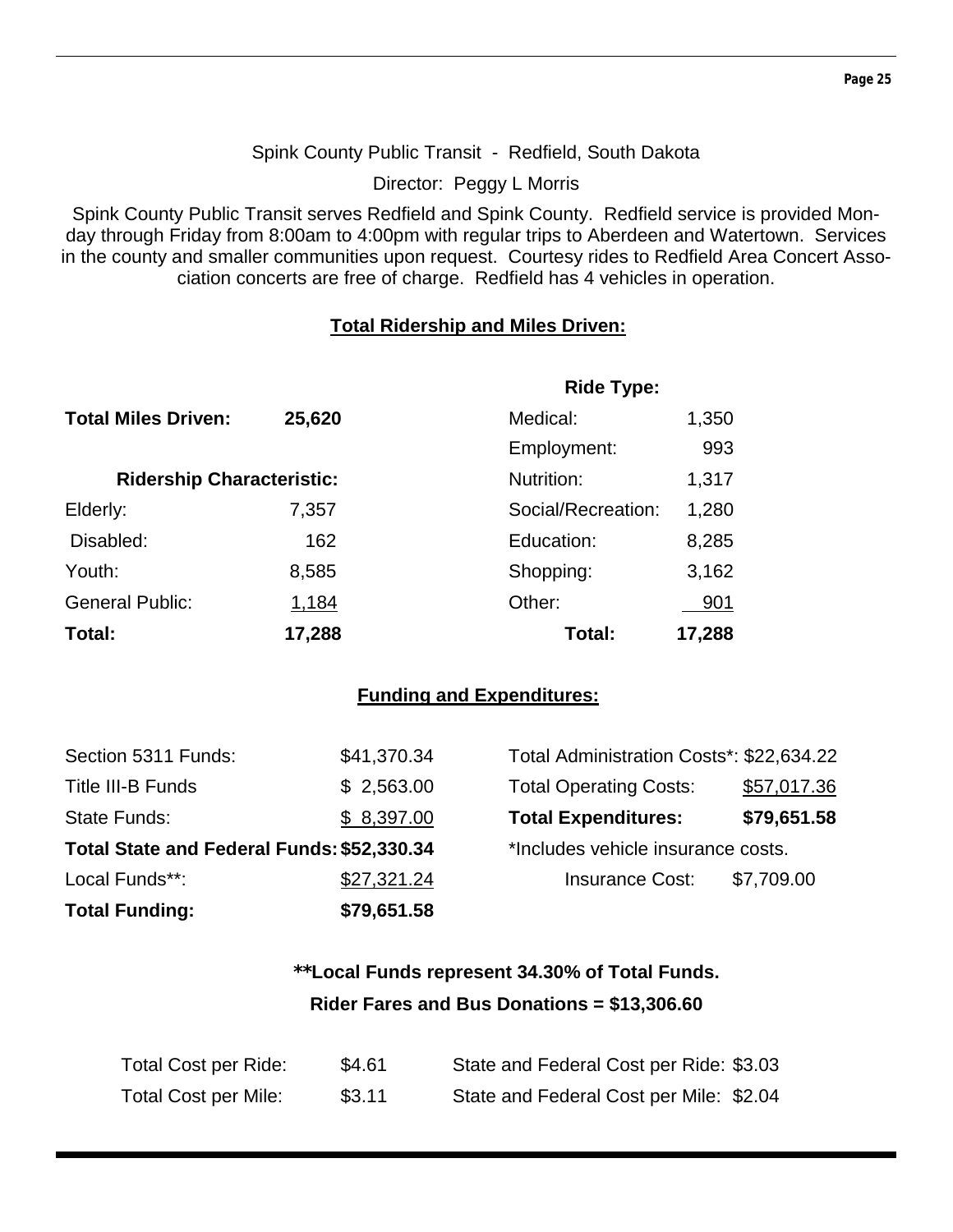#### Standing Rock Public Transportation - Fort Yates, North Dakota

#### Director: Pamela Ternes

Standing Rock Public Transportation operates 11 one-way fixed routes and demand response services Monday through Friday within the Standing Rock Reservation and to and from Bismarck, North Dakota, and Mobridge, South Dakota. Counties served are Burleigh, Morton and Sioux in North Dakota and Corson and Walworth in South Dakota. Communities and areas served are: Mobridge, Grand River Casino, Wakpala, Kenel, Little Eagle, Bullhead, Bear Soldier South and McLaughlin in South Dakota and Fort Yates, Porcupine, Selfridge, Prairie Knights Casino, Mandan, and Bismarck in North Dakota. Feeder services are coordinated each Monday and Thursday to and from Sioux Falls, Rapid City, Pierre, Onida, Gettysburg, Selby, Mobridge and McLaughlin, South Dakota and Fort Yates and Bismarck, North Dakota. These services are a result of a partnership with Jefferson Lines, River Cities Transit, Standing Rock Public Transportation and Bis-Man Transit. For a complete schedule go to www.sittingbull.edu/aboutus/transportation. The transit program has 7 vehicles in operation with wheelchair lift accessibility. This includes vehicles that are not operated with federal or state funds that are granted to Standing Rock Public Transportation.

#### **Total Ridership and Miles Driven:**

|                                  |         | <b>Ride Type:</b>  |        |
|----------------------------------|---------|--------------------|--------|
| <b>Total Miles Driven:</b>       | 227,419 | Medical:           | 134    |
|                                  |         | Employment:        | 13,941 |
| <b>Ridership Characteristic:</b> |         | Nutrition:         | 0      |
| Elderly:                         | 3,128   | Social/Recreation: | 60     |
| Disabled:                        | 56      | Education:         | 2,571  |
| Youth:                           | 2,771   | Shopping:          | 303    |
| <b>General Public:</b>           | 11,479  | Other:             | 425    |
| Total:                           | 17,434  | Total:             | 17,434 |

#### **Funding and Expenditures:**

| <b>Total Funding:</b>                      | \$189,965.00 |                                          |                |
|--------------------------------------------|--------------|------------------------------------------|----------------|
| Local Funds**:                             | \$93,300.99  | <b>Insurance Cost:</b>                   | \$16,399.00.00 |
| Total State and Federal Funds: \$96,664.01 |              | *Includes vehicle insurance costs.       |                |
| State Funds:                               | \$18,369.00  | <b>Total Expenditures:</b>               | \$189,965.00   |
| Title III-B Funds                          | \$<br>0      | <b>Total Operating Costs:</b>            | \$133,334.00   |
| Section 5311 Funds:                        | \$78,295.01  | Total Administration Costs*: \$56,631.00 |                |

#### **Rider Fares and Bus Donations = \$31,576.00**

| Total Cost per Ride: | \$10.90 | State and Federal Cost per Ride: \$5.54 |
|----------------------|---------|-----------------------------------------|
| Total Cost per Mile: | \$0.84  | State and Federal Cost per Mile: \$0.43 |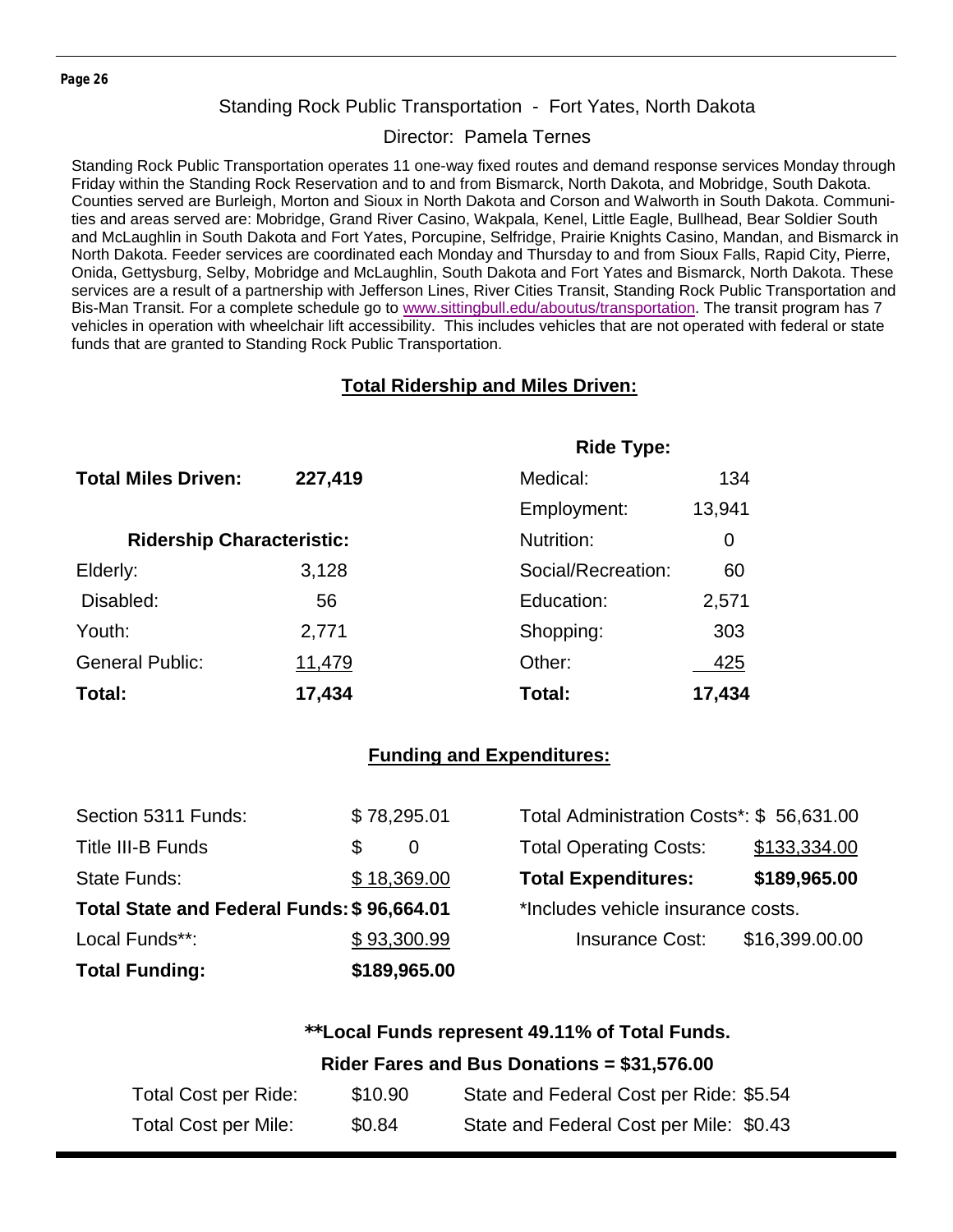#### Vermillion Public Transit - Vermillion, South Dakota

Director: Barb Ballensky

Vermillion Public Transit serves Vermillion, Burbank, Meckling and the surrounding area. Service is provided upon request. Vermillion Public Transit has 8 vehicles in operation.

#### **Total Ridership and Miles Driven:**

|                                  |        | <b>Ride Type:</b>  |        |
|----------------------------------|--------|--------------------|--------|
| <b>Total Miles Driven:</b>       | 83,236 | Medical:           | 2,880  |
|                                  |        | Employment:        | 31,136 |
| <b>Ridership Characteristic:</b> |        | Nutrition:         | 1,242  |
| Elderly:                         | 13,673 | Social/Recreation: | 3,875  |
| Disabled:                        | 27,195 | Education:         | 1,563  |
| Youth:                           | 2,384  | Shopping:          | 23,934 |
| <b>General Public:</b>           | 21,589 | Other:             | 211    |
| Total:                           | 64,841 | Total:             | 64,841 |

#### **Funding and Expenditures:**

| <b>Total Funding:</b>                       | \$286,962.91 |                                          |              |
|---------------------------------------------|--------------|------------------------------------------|--------------|
| Local Funds**:                              | \$100,259.18 | <b>Insurance Cost:</b>                   | \$11,452.49  |
| Total State and Federal Funds: \$186,703.73 |              | *Includes vehicle insurance costs.       |              |
| State Funds:                                | \$25,181.00  | <b>Total Expenditures:</b>               | \$286,962.91 |
| Title III-B Funds                           | \$16,333.00  | <b>Total Operating Costs:</b>            | \$216,191.60 |
| Section 5311 Funds:                         | \$145,189.73 | Total Administration Costs*: \$70,771.31 |              |

| Total Administration Costs*: \$70,771.31 |              |  |  |  |
|------------------------------------------|--------------|--|--|--|
| <b>Total Operating Costs:</b>            | \$216,191.60 |  |  |  |
| <b>Total Expenditures:</b>               | \$286,962.91 |  |  |  |
| *Includes vehicle insurance costs.       |              |  |  |  |
| <b>Insurance Cost:</b>                   | \$11,452.49  |  |  |  |

## **\*\*Local Funds represent 34.94% of Total Funds. Rider Fares and Bus Donations = \$19,755.67**

| Total Cost per Ride:        | \$4.43 | State and Federal Cost per Ride: \$2.88 |
|-----------------------------|--------|-----------------------------------------|
| <b>Total Cost per Mile:</b> | \$3.48 | State and Federal Cost per Mile: \$2.24 |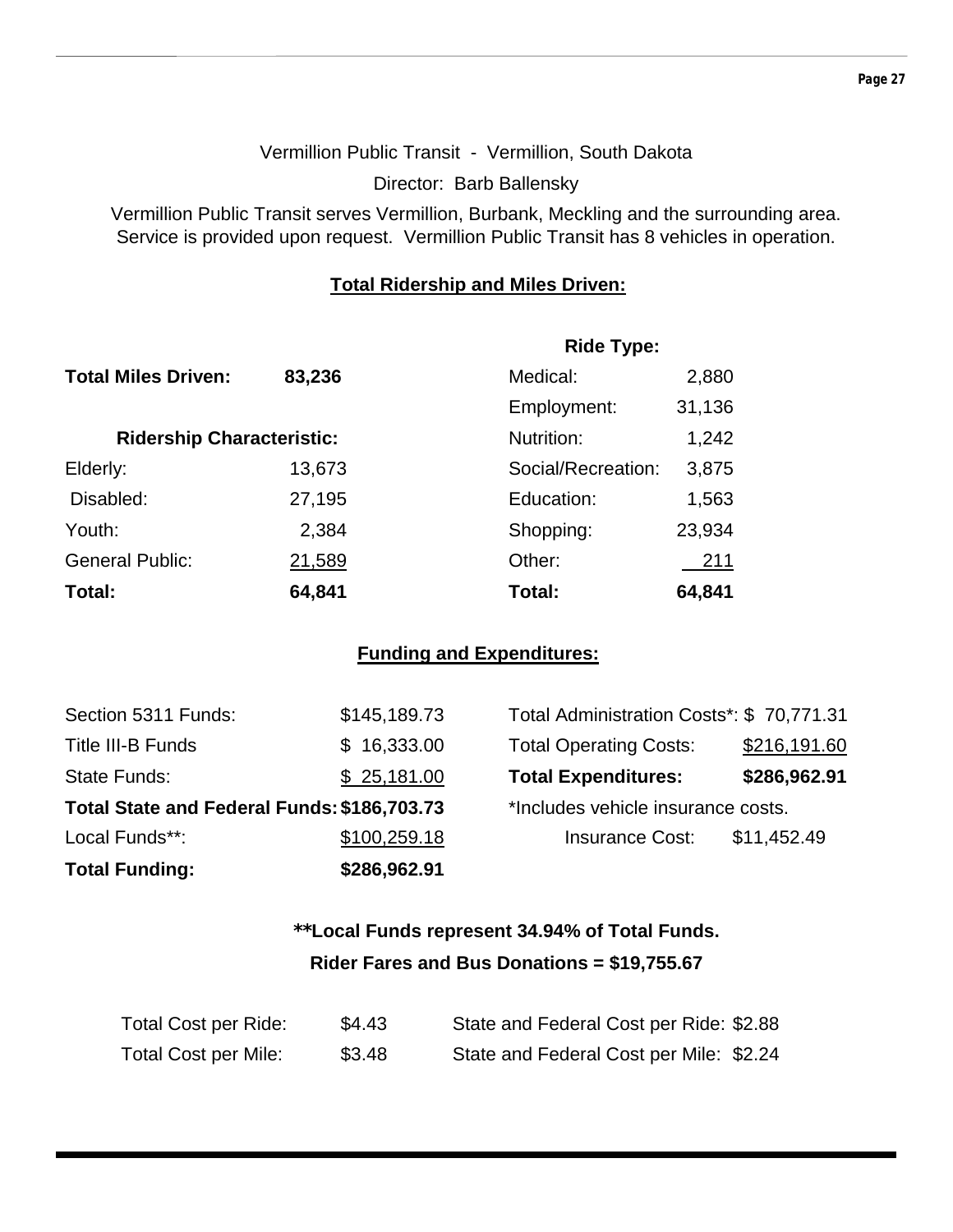#### Watertown Area Transit - Watertown, South Dakota

Director: Don Walder

Watertown Area Transit serves Watertown and Codington County. Watertown service hours are Monday through Friday from 6:00am to 9:30pm, and Saturday from 8:30am to 6:30pm or by request to 9:30pm. Service in the county and smaller communities is provided upon request. Watertown Area Transit has 6 vehicles in operation.

#### **Total Ridership and Miles Driven:**

|                                  |        | <b>Ride Type:</b>  |        |  |
|----------------------------------|--------|--------------------|--------|--|
| <b>Total Miles Driven:</b>       | 75,938 | Medical:           | 2,969  |  |
|                                  |        | Employment:        | 20,680 |  |
| <b>Ridership Characteristic:</b> |        | Nutrition:         | 2,098  |  |
| Elderly:                         | 16,961 | Social/Recreation: | 11,179 |  |
| Disabled:                        | 11,635 | Education:         | 5,738  |  |
| Youth:                           | 5,231  | Shopping:          | 3,131  |  |
| <b>General Public:</b>           | 11,968 | Other:             | 0      |  |
| Total:                           | 45,795 | Total:             | 45,795 |  |

#### **Funding and Expenditures:**

| <b>Total Funding:</b>                       | \$239,739.28 |                                           |              |
|---------------------------------------------|--------------|-------------------------------------------|--------------|
| Local Funds**:                              | \$97,802.90  | <b>Insurance Cost:</b>                    | \$20,721.00  |
| Total State and Federal Funds: \$141,936.38 |              | *Includes vehicle insurance costs.        |              |
| <b>State Funds:</b>                         | \$17,459.00  | <b>Total Expenditures:</b>                | \$239,739.28 |
| Title III-B Funds                           | \$10,801.00  | <b>Total Operating Costs:</b>             | \$171,547.63 |
| Section 5311 Funds:                         | \$113,676.38 | Total Administration Costs*: \$ 68,191.65 |              |

## **\*\*Local Funds represent 39.10% of Total Funds. Rider Fares and Bus Donations = \$50,479.83**

| Total Cost per Ride:        | \$5.23 | State and Federal Cost per Ride: \$3.10 |
|-----------------------------|--------|-----------------------------------------|
| <b>Total Cost per Mile:</b> | \$3.16 | State and Federal Cost per Mile: \$1.87 |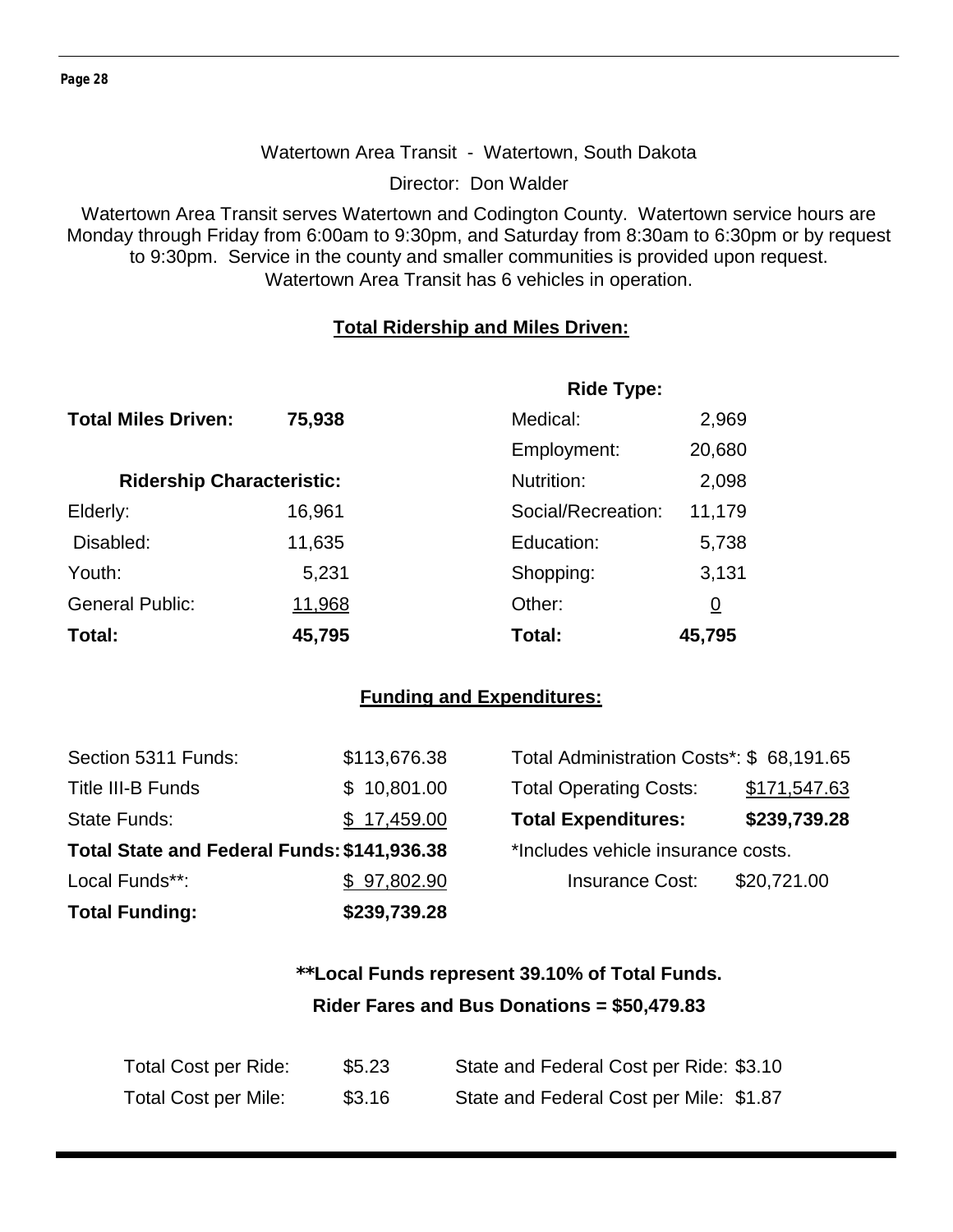#### **Page 29**

#### West River Transit Authority - Spearfish, South Dakota

Director: Barb Cline

West River Transit Authority administrative offices are located in Spearfish. Services are provided in Lawrence, Meade, Custer, Fall River, Butte Counties and in to Pennington County. Spearfish and Deadwood/Lead/Central City service is Monday through Sunday. Other services in Sturgis, Whitewood, Belle Fourche, Custer, Hot Sprints and Edgemont are scheduled Monday through Friday. Medical trips to Rapid City are scheduled each week on Monday, Wednesday, and Friday. West River Transit Authority has 31 vehicles in operation.

#### **Total Ridership and Miles Driven:**

|                                  |         | <b>Ride Type:</b>  |         |
|----------------------------------|---------|--------------------|---------|
| <b>Total Miles Driven:</b>       | 373,469 | Medical:           | 15,429  |
|                                  |         | Employment:        | 30,129  |
| <b>Ridership Characteristic:</b> |         | Nutrition:         | 9,821   |
| Elderly:                         | 37,762  | Social/Recreation: | 16,242  |
| Disabled:                        | 22,071  | Education:         | 26,014  |
| Youth:                           | 26,647  | Shopping:          | 9,041   |
| <b>General Public:</b>           | 26,119  | Other:             | 5,923   |
| Total:                           | 112,599 | Total:             | 112,599 |

#### **Funding and Expenditures:**

| <b>Total Funding:</b>                       | \$981,945.99 |                                           |              |
|---------------------------------------------|--------------|-------------------------------------------|--------------|
| Local Funds**:                              | \$391,949.22 | <b>Insurance Cost:</b>                    | \$60,236.00  |
| Total State and Federal Funds: \$589,996.77 |              | *Includes vehicle insurance costs.        |              |
| State Funds:                                | \$65,281.00  | <b>Total Expenditures:</b>                | \$981,945.99 |
| Title III-B Funds                           | \$72,745.98  | <b>Total Operating Costs:</b>             | \$686,111.49 |
| Section 5311 Funds:                         | \$451,969.79 | Total Administration Costs*: \$295,834.50 |              |

### **\*\*Local Funds represent 39.91% of Total Funds. Rider Fares and Bus Donations = \$62,452.36**

| <b>Total Cost per Ride:</b> | \$8.72 | State and Federal Cost per Ride: \$5.24 |
|-----------------------------|--------|-----------------------------------------|
| <b>Total Cost per Mile:</b> | \$2.63 | State and Federal Cost per Mile: \$1.58 |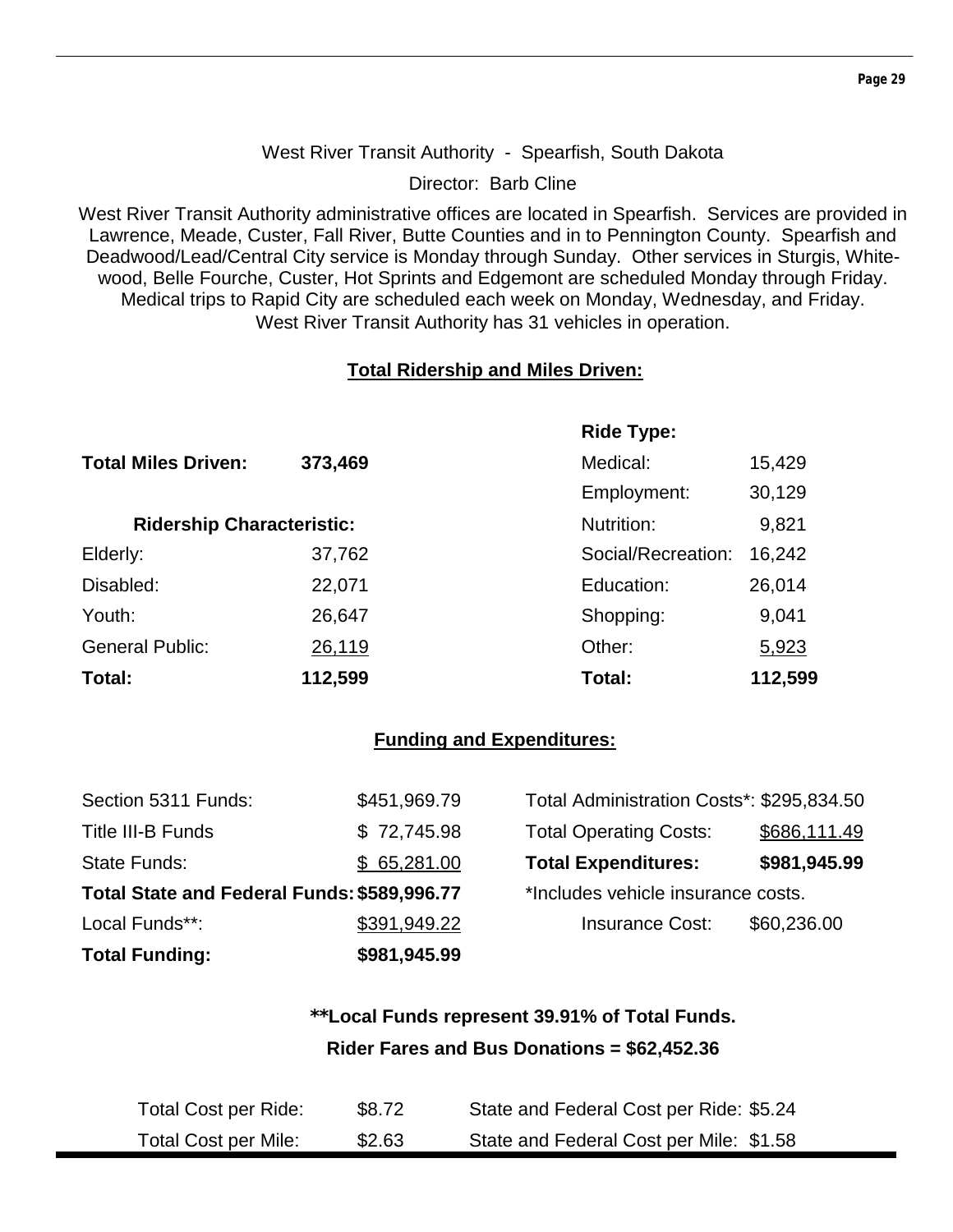#### Yankton Transit - Yankton, South Dakota

Director: Velda Bentson

Yankton Transit serves the City of Yankton. Service is provided upon request with 24-hour advance notice. Hours of service are Monday through Friday, from 7:30am to 4:30pm. Yankton Transit has 18 vehicles in operation.

#### **Total Ridership and Miles Driven:**

|                                  |         | <b>Ride Type:</b>  |              |
|----------------------------------|---------|--------------------|--------------|
| <b>Total Miles Driven:</b>       | 189,633 | Medical:           | 18,231       |
|                                  |         | Employment:        | 39,887       |
| <b>Ridership Characteristic:</b> |         | Nutrition:         | 3,993        |
| Elderly:                         | 16,829  | Social/Recreation: | 13,712       |
| Disabled:                        | 58,322  | Education:         | 34,509       |
| Youth:                           | 32,703  | Shopping:          | 4,174        |
| <b>General Public:</b>           | 8,827   | Other:             | <u>2,175</u> |
| Total:                           | 116,681 | Total:             | 116,681      |

#### **Funding and Expenditures:**

| Section 5311 Funds:                         | \$196,341.31 | Total Administration Costs*: \$98,885.19 |              |
|---------------------------------------------|--------------|------------------------------------------|--------------|
| Title III-B Funds                           | \$14,214.00  | <b>Total Operating Costs:</b>            | \$296,619.10 |
| State Funds:                                | \$40,080.00  | <b>Total Expenditures:</b>               | \$395,504.29 |
| Total State and Federal Funds: \$250,635.31 |              | *Includes vehicle insurance costs.       |              |
| Local Funds**:                              | \$144,868.98 | <b>Insurance Cost:</b>                   | \$14,736.22  |
| <b>Total Funding:</b>                       | \$395,504.29 |                                          |              |

## **\*\*Local Funds represent 36.63% of Total Funds. Rider Fares and Bus Donations = \$75,512.88**

| Total Cost per Ride:        | \$3.39 | State and Federal Cost per Ride: \$2.15 |
|-----------------------------|--------|-----------------------------------------|
| <b>Total Cost per Mile:</b> | \$2.09 | State and Federal Cost per Mile: \$1.32 |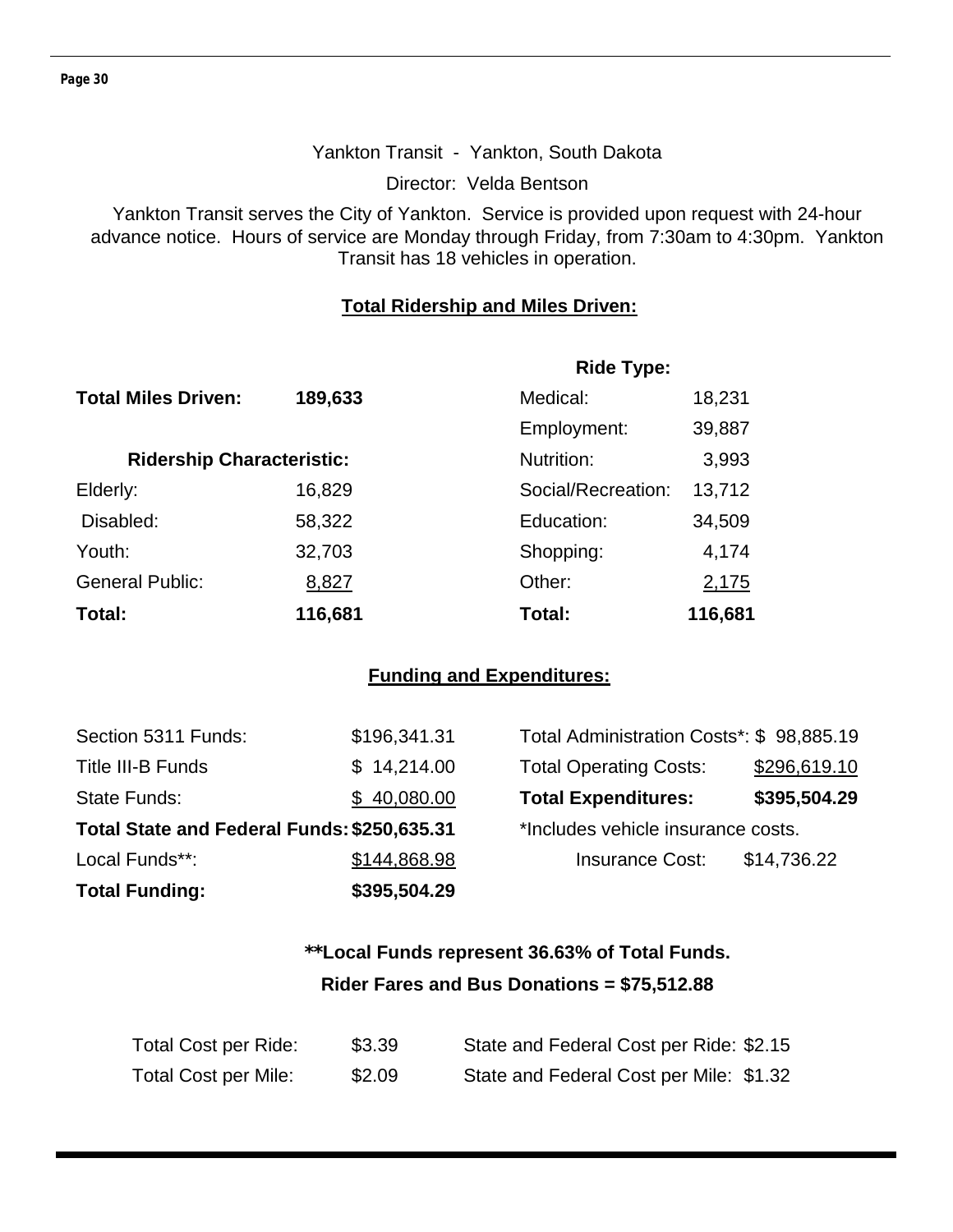## **Other Transit Program Statistics**

## **FTA Section 5311 Rural Technical Assistance Program (RTAP)**

RTAP funds are used to provide training and technical assistance to rural transit operators and their drivers. In FY2008, South Dakota received \$91,384 in RTAP funds.

## **FTA Section 5303 Urban Transit Planning Program**

Contracts issued to the Sioux Falls and Rapid City Metropolitan Planning Organizations (MPOs) to conduct transit planning studies in FY08 were:

Rapid City **\$121,646** Sioux Falls \$134,880

## **South Dakota Public and Specialized Transportation Assistance Fund**

State funds are granted to transit organizations which first had obtained Federal Transit grants. These State dollars help meet the local matching fund requirements of the Federal grants.

| Section 5307 Urban Transit Operators | \$75,000.00  |
|--------------------------------------|--------------|
| Section 5311 Rural Transit Operators | \$696,212.00 |

#### **CY 2008 Drug and Alcohol Testing for Section 5311 Rural Public Transit Agencies**

Federal laws required Section 5311 Rural Public Transportation operators to conduct drug and alcohol testing of safety-sensitive employees starting in 1996. Six types of testing were required: pre-employment, random selection, post accident, reasonable suspicion, return-to-duty after testing positive, and follow-up testing on persons who previously tested positive. In South Dakota, only pre-employment and random testing was required during CY2008.

|                                       | # Drug / Alcohol Tests    | <b>Negative for</b>    | <b>Positive for</b>    |
|---------------------------------------|---------------------------|------------------------|------------------------|
|                                       | <b>Conducted in CY 08</b> | <b>Drugs / Alcohol</b> | <b>Drugs / Alcohol</b> |
| <b>Pre-Employment</b>                 | 128                       | 128                    | 0                      |
| <b>Random Selection</b>               | 201                       | 201                    | $\boldsymbol{0}$       |
| <b>Post Accident</b>                  | $\mathbf 2$               | $\mathbf{2}$           | $\boldsymbol{0}$       |
| <b>Reasonable</b><br><b>Suspicion</b> | $\boldsymbol{0}$          | 0                      | $\boldsymbol{0}$       |
| <b>Return to Duty</b>                 | $\bf{0}$                  | 0                      | $\boldsymbol{0}$       |
| <b>Follow-Up</b>                      | 0                         | 0                      | 0                      |